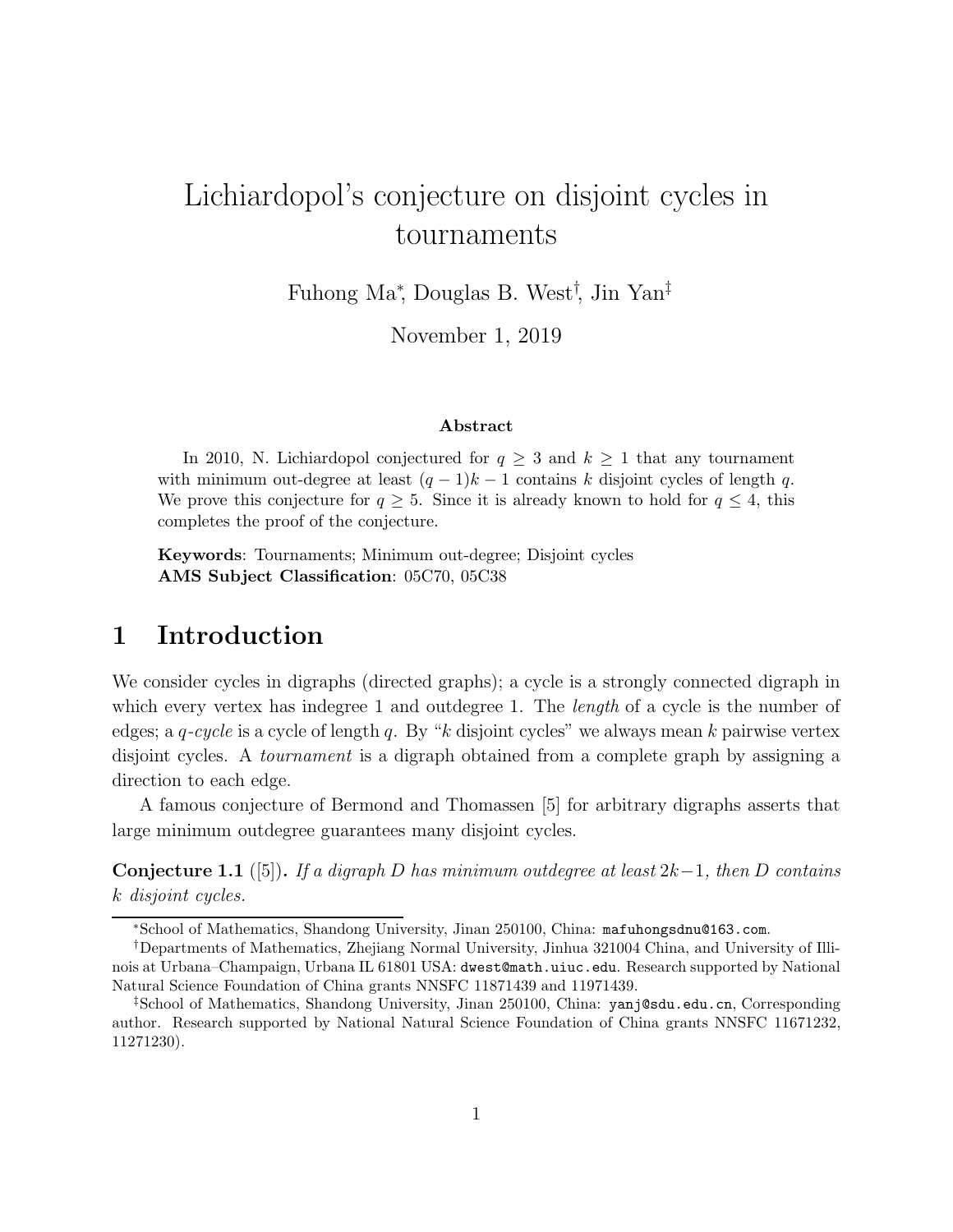This conjecture is trivial for  $k = 1$ . It was proved for  $k = 2$  by Thomassen [22] and for  $k = 3$  by Lichiardopol, Pór, and Sereni [16]. Bang-Jensen, Bessy, and Thomassé [3] proved it for the special case of tournaments. Instead of considering special values of k or special classes of digraphs, one can also seek to reduce the minimum outdegree needed to guarantee k disjoint cycles. Alon [1] showed that 64k suffices, and later Bucic [7] reduced this to 18k.

For general digraphs, Conjecture 1.1 remains open. In the special case of tournaments, stronger results are possible. Lichiardopol [17] conjectured that with large minimum outdegree, one can control not only the number of disjoint cycles but also their length.

**Conjecture 1.2** ([17]). *If*  $q \geq 3$  *and*  $k \geq 1$ *, then every tournament with minimum outdegree at least*  $(q-1)k-1$  *contains* k *disjoint* q-cycles.

In a tournament, disjoint cycles of any length lead to disjoint 3-cycles by using chords. Hence the result of [3] yields the special case of Conjecture 1.2 for  $q = 3$ .

**Theorem 1.3** ([3]). *Every tournament* T *with minimum outdegree at least*  $2k - 1$  *has* k *disjoint* 3*-cycles.*

Bessy, Lichiardopol, and Sereni [6] had earlier proved that every tournament with minimum indegree and outdegree both at least  $2k - 1$  has k disjoint cycles. In support of Conjecture 1.2, Lichiardopol [17] proved the two weaker theorems below, the first of which improves the result of [6].

**Theorem 1.4** ([17]). *If*  $q \geq 3$  *and*  $k \geq 1$ *, then every tournament with minimum outdegree and indegree both at least*  $(q-1)k-1$  *contains* k *disjoint* q-cycles.

Ma and Yan [18] improved Theorem 1.4 by guaranteeing more than k disjoint cycles under the same conditions, so the conclusion of Theorem 1.4 is not sharp ([19] addressed the special case of 4-cycles in regular tournaments).

**Theorem 1.5** ([17]). *If*  $q \geq 3$  *and*  $k \geq 1$ *, then every tournament with minimum outdegree at least*  $(q-1)k-1$  *contains*  $\lceil k-1-\frac{k-2}{q}\rceil$  $\frac{q-2}{q}$  disjoint *q*-cycles.

The case  $q = 4$  of Conjecture 1.2 was proved in the masters thesis of S. Zhu [26]. Hence our result in this paper completes the proof of Conjecture 1.2. Using some of our lemmas and similar methods, Wang, Ma, and Yan [25] gave an independent proof of the cases  $q \leq 9$ . Our result for  $q \geq 5$  is self-contained and does not use any of their arguments.

**Theorem 1.6.** For  $q \geq 5$  and  $k \geq 1$ , every tournament with minimum outdegree at least (q − 1)k − 1 *contains* k *disjoint* q*-cycles.*

For Conjecture 1.2 (and Theorem 1.6), the degree hypothesis is not known to be sharp. A trivial lower bound on the minimum outdegree needed to guarantee the conclusion is  $qk/2$ ,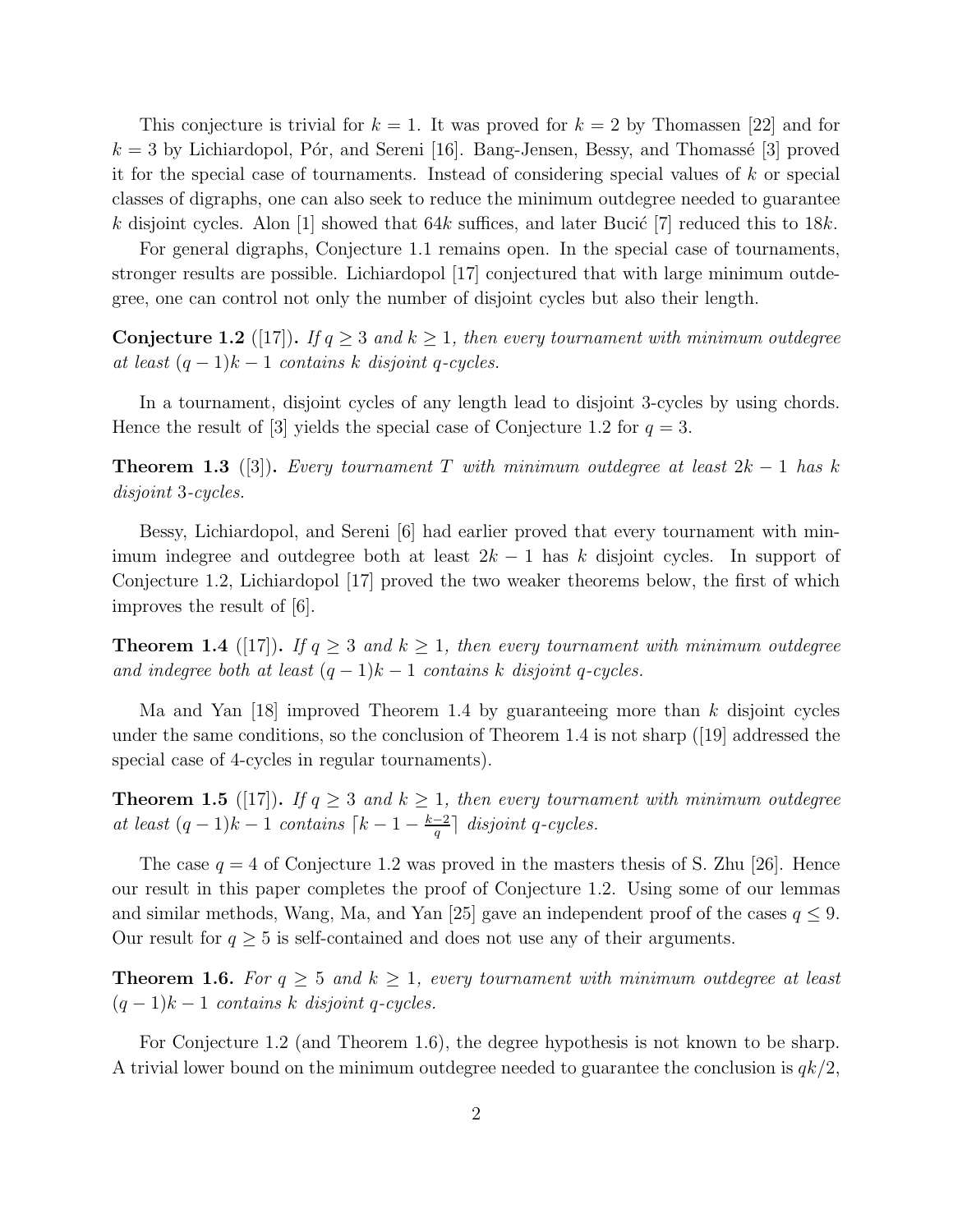since a tournament on  $qk-1$  vertices in which every vertex has outdegree  $qk/2-1$  does not have enough vertices to have k disjoint  $q$ -cycles. Given that the needed inequalities are easier to satisfy when q is large, we ask whether there is a positive constant  $\varepsilon$  such that minimum outdegree  $(1 - \varepsilon)qk$  suffices when q is sufficiently large.

Motivated by this problem on tournaments, one may wonder whether large outdegree can guarantee disjoint cycles of the same length in general digraphs, even without constraining which length it is. Our result guarantees this for tournaments. Thomassen [22] conjectured such a relationship for general digraphs, but Alon [1] showed that it cannot hold.

**Theorem 1.7** ([1]). For all  $r \in \mathbb{N}$ , some digraph with minimum outdegree r has no two edge*disjoint cycles of the same length (and hence also no disjoint cycles of the same length).*

Other papers on disjoint cycles in digraphs include [2] and [9]. Disjoint cycles have also been studied in undirected graphs, where the results are more plentiful. The Bermond– Thomassen Conjecture is in fact the directed analogue of the Corrádi–Hajnal Theorem [12].

**Theorem 1.8** ([12]). For  $n, k \in \mathbb{N}$  with  $n \geq 3k$ , every *n*-vertex undirected graph with *minimum degree at least* 2k *contains* k *disjoint cycles.*

There are many extensions and variations on this result. Those most similar to our work consider the lengths of disjoint cycles guaranteed by a threshold on the minimum degree. Let  $\delta(G)$  denote the minimum degree of a graph G; also, the *order* of a graph or digraph is the number of vertices.

Thomassen [23] proved for  $k \geq 2$  that every graph G with  $\delta(G) \geq 3k + 1$  and order at least some constant  $c_k$  contains k disjoint cycles of the same length. Thomassen conjectured that minimum degree 2k suffices, which had earlier been conjectured for  $k = 2$  by Häggkvist. Egawa [13] proved Thomassen's conjecture for  $k \geq 3$  with a threshold of  $|V(G)| \geq 17k+o(k)$ . Verstraëte [24] later proved Thomassen's conjecture in full. Verstraëte also conjectured that order at least 4k is enough to guarantee k disjoint cycles of the same length when  $\delta(G) \geq 2k$ .

Chiba, Fujita, Kawarabayashi, and Sakuma [10] guaranteed for  $k \in \mathbb{N}$  a constant  $c_k$  such that every graph with order at least  $c_k$  and minimum degree at least  $2k$  contains k disjoint even cycles, with special exceptions. Other degree conditions for disjoint cycles in undirected graphs can be found in [4] and in the survey [11].

# 2 Structure of the Proof

To prove Theorem 1.6, we prove a theorem that was mainly inspired by the proof of the Bermond–Thomassen Conjecture for tournaments by Bang-Jensen, Bessy, and Thomassé [3].

**Theorem 2.1.** *Fix*  $k, q \in \mathbb{N}$  *with*  $q \ge 5$  *and*  $k \ge 2$ *, and let* T *be a tournament with minimum outdegree at least*  $(q - 1)k - 1$ *. For any family*  $\mathcal F$  *of*  $k - 1$  *disjoint* q-cycles in  $T$ *, there is a family of* k *disjoint* q*-cycles in* T *using at most* 3q − 6 *vertices outside the cycles in* F*.*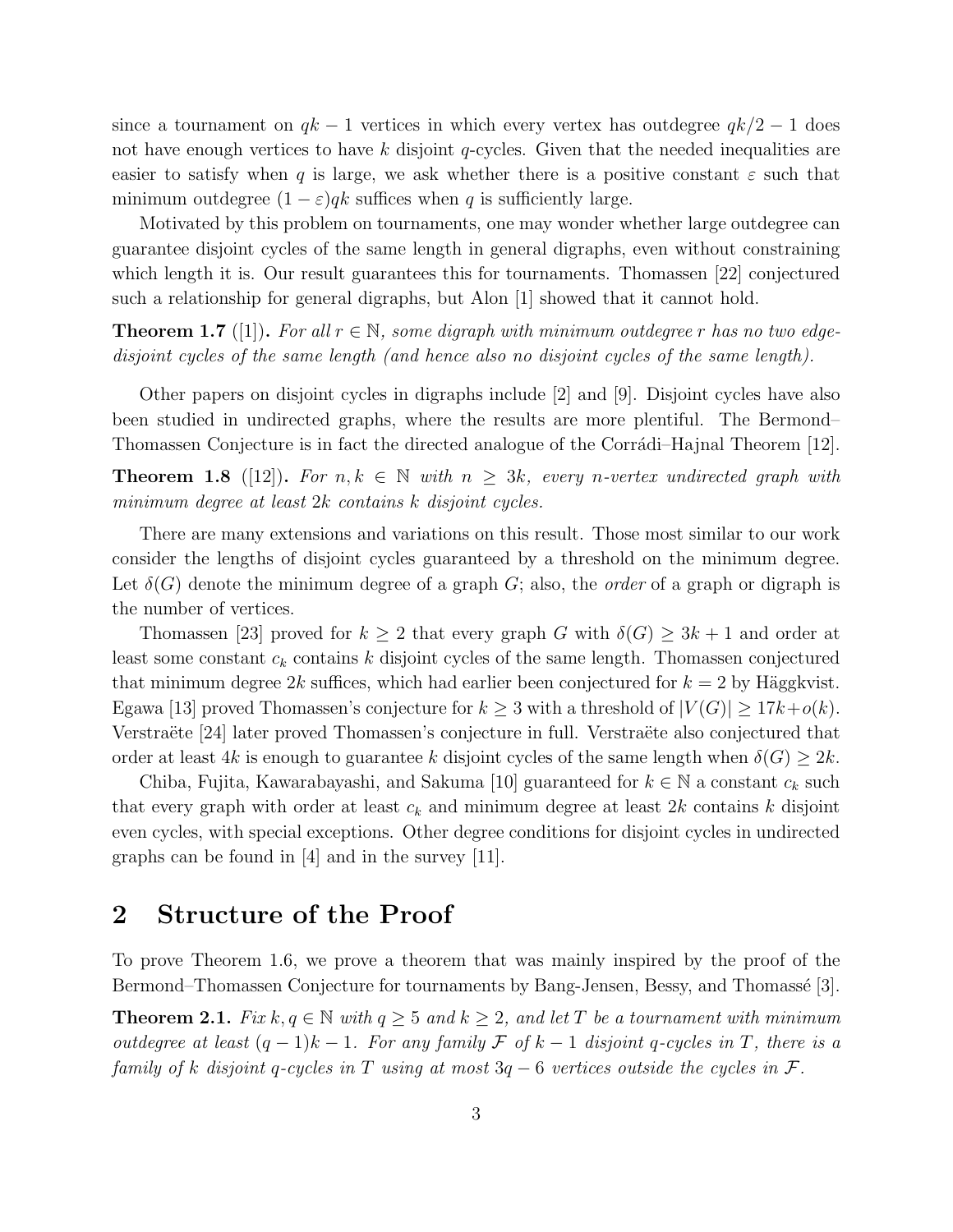We show first that this suffices. For a path with vertices  $v_1, \ldots, v_q$  in order, we use the notation  $\langle v_1, \ldots, v_q \rangle$  (each edge in  $\langle v_1, \ldots, v_q \rangle$  is oriented from  $v_i$  to  $v_{i+1}$ ); we also call this a  $v_1, v_q$ -path. For a cycle with vertices  $v_1, \ldots, v_q$  in order, we use the notation  $[v_1, \ldots, v_q]$ . The outdegree of a vertex v is  $d^+(v)$ , and the minimum outdegree in a digraph D is  $\delta^+(D)$ .

It is well-known that every tournament contains a spanning path (Rédei's Theorem  $|21|$ ), and that a tournament is strongly connected if and only if it contains a spanning cycle (Camion's Theorem [8]), where a digraph is *strongly connected* or *strong* if it contains a u, vpath for any two vertices  $u$  and  $v$ . Moreover, a strong touranment (or the subtournament induced by any cycle) is *pancyclic*, meaning that it contains cycles of all lengths from 3 through through the number of vertices. When invoking this, we say "by pancyclicity". Finally, Moon [20] showed that every strong tournament with at least three vertices is *vertex pancyclic*, meaning that through any vertex there are cycles of all lengths.

#### Lemma 2.2. *Theorem 2.1 implies Theorem 1.6.*

*Proof.* Assuming that Theorem 2.1 holds, we prove Theorem 1.6 by induction on k. When  $k = 1$ , we are given a tournament T with  $\delta^+(T) \geq q-2$ . Since every tournament has a spanning path, we may let  $\langle v_1, \ldots, v_n \rangle$  be a spanning path of T. Since  $d^+(v_n) \geq q-2$  and  $v_{n-1}$  is not an outneighbor of  $v_n$ , the edge to the earliest outneighbor of  $v_n$  along P completes a cycle of length at least  $q$  in  $T$ . By pancyclicity,  $T$  contains a  $q$ -cycle.

For the induction step, suppose  $k > 1$ . We have  $\delta^+(T) \ge (q-1)k-1 > (q-1)(k-1)-1$ . By the induction hypothesis, T contains  $k-1$  disjoint q-cycles. From this family F of  $k-1$ disjoint q-cycles, Theorem 2.1 produces a family of  $k$  disjoint q-cycles.  $\Box$ 

We will prove Theorem 2.1 by considering two cases. In Theorem 4.1, we will prove that the conclusion holds when  $q \geq 5$  and  $k \leq q$ . In Theorem 5.1, we will prove by induction on k that the conclusion holds when  $q \geq 5$  and  $k > q$ , using Theorem 4.1 as a basis. The restriction to using  $3q - 6$  vertices outside F will be helpful in proving Theorem 5.1.

### 3 Cycles and Paths in Tournaments

Here we prove some structural lemmas about tournaments that will be useful in the proof of Theorem 4.1. We use  $T[S]$  to denote the subtournament of T induced by the vertex set S. We also let  $d^+(X, Y)$  denote the number of edges with tail in X and head in Y, where X and Y may be a set of vertices or a single vertex. When uv is an edge, we say that v is a *successor* of u and u is a *predecessor* of v.

**Lemma 3.1.** *If* C *is a cycle of length* m *in a tournament* T, where  $m \geq 4$ , then  $T[V(C)]$ *contains a cycle* C ′ *of length* m − 1 *such that the omitted vertex* u *of* C *has at least two* predecessors in  $V(C')$ .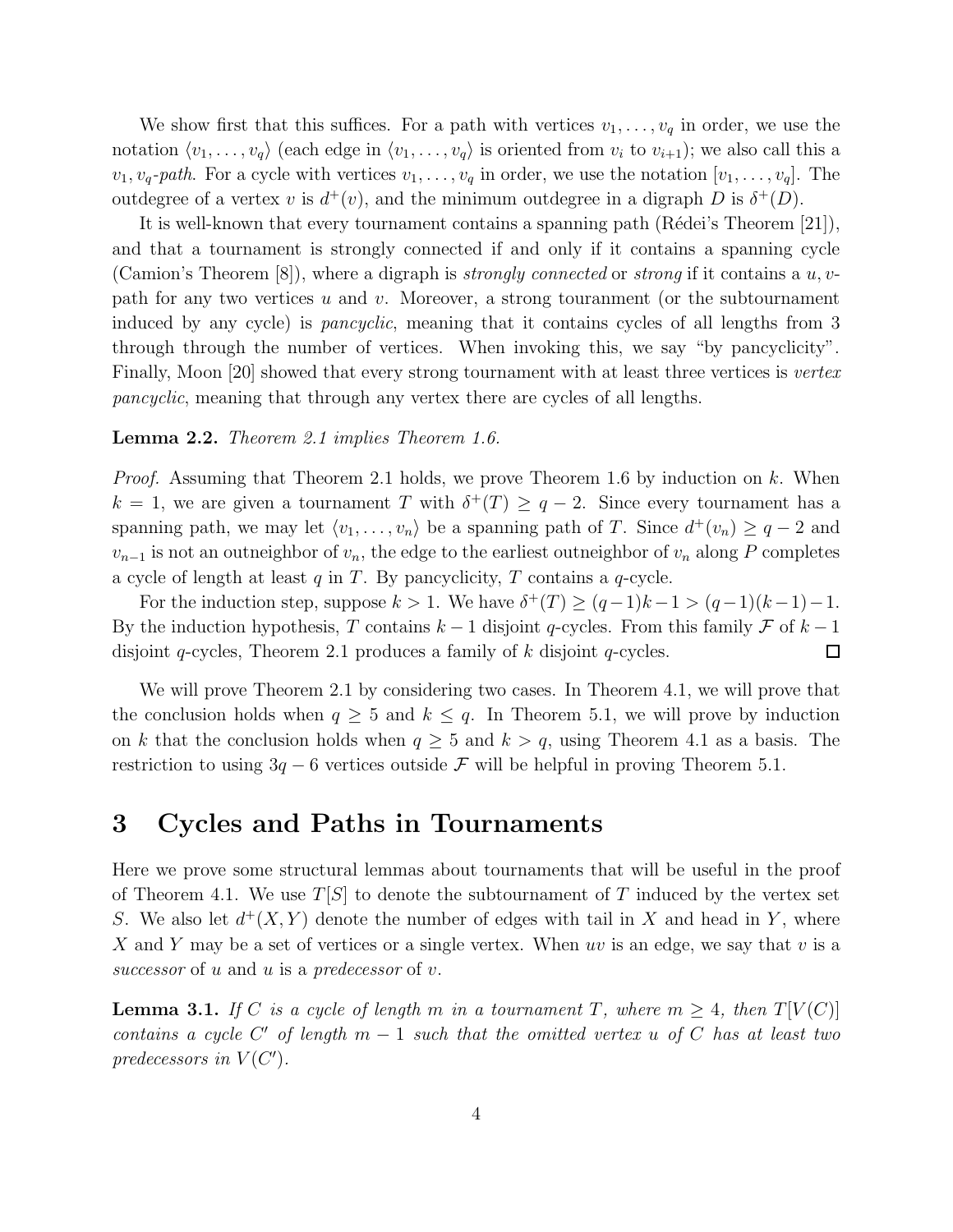*Proof.* Since every strong tournament is pancyclic,  $T[V(C)]$  contains a cycle  $C^*$  of length  $m-1$ . Let u' be the vertex of C not in  $C^*$ , and let v be the predecessor of u' on C. If u' has another predecessor on  $C^*$ , then let  $u = u'$  and  $C' = C^*$ . Otherwise, let  $\langle v, w, x \rangle$  be the portion of  $C^*$  leaving v (this exists since  $m \geq 4$ ). Since u' has only one predecessor in  $V(C)$ , both  $u'w$  and  $u'x$  are edges. Now form C' by replacing w with u' in  $C^*$ , and let  $u = w$ . The omitted vertex  $u$  now has predecessors  $v$  and  $u'$  on  $C'$ .  $\Box$ 

We believe in general that for  $m \geq 2r$ , a strong tournament with m vertices contains a cycle of length  $m-1$  such that the omitted vertex has at least r predecessors in C'. We proved this for  $r = 3$ , but the proof is considerably longer than for  $r = 2$ , and we only need the result for  $r = 2$ . The threshold on m is sharp; a tournament on  $2r - 1$  vertices in which every vertex has  $r - 1$  predecessors and  $r - 1$  successors has no vertex with r predecessors.

**Lemma 3.2.** *If* C *is a cycle of length* m *in a tournament* T, where  $m \geq 5$ , then  $T[V(C)]$ *contains a cycle*  $C''$  *of length*  $m-2$  *omitting vertices* x and y with  $xy \in E(T)$  *such that* y *has at least one predecessor in*  $V(C'')$ *.* 

*Proof.* We use Lemma 3.1 twice. First, it gives us a cycle C' in  $T[V(C)]$ , with length  $m-1$ , such that the remaining vertex u has at least two predecessors in  $V(C')$ . We then apply Lemma 3.1 using this C' as C; it gives us a cycle C'' in  $T[V(C')]$ , with length  $m-2$ , such that the remaining vertex v has at least two predecessors in  $V(C'')$ . From C, the vertices u and v have been omitted. Each has at least one predecessor in  $V(C'')$ . Hence we let x be the tail and y be the head of the edge joining  $u$  and  $v$ .  $\Box$ 

We say that a vertex set X *dominates* a vertex set Y in a tournament if every edge joining X and Y is oriented from X to Y.

**Lemma 3.3.** *If* C *is a cycle of length* m *in a tournament* T, where  $m \geq 4$ , and S *is a* 3-set *in*  $V(C)$ *, then at least one vertex of* S *has at least two predecessors in*  $V(C)$ *.* 

*Proof.* If the claim fails, then  $T[S]$  is a 3-cycle. Now failure of the claim requires S to dominate  $V(C) - S$ , contradicting that C is a cycle.  $\Box$ 

**Lemma 3.4.** Let T be a tournament with minimum outdegree at least  $(q-1)k-1$ , where 2 ≤ k ≤ q *and* q ≥ 5*. Let* F *be a family of* k − 1 *disjoint* q*-cycles in* T*, with vertex sets*  $V_1, \ldots, V_{k-1}$  *inducing cycles*  $C_1, \ldots, C_{k-1}$ *, and let* P *be a path through the remaining vertices. If*  $S_1$  *and*  $S_2$  *partition*  $V(P)$  *with*  $S_2$  *dominating*  $S_1$  *in*  $T$  *and*  $|S_1| \leq q$ *, then* 

(a) 
$$
d^+(V^*, S_1) \leq \frac{|S_1|+1}{2q-2}|S_1|
$$
 for some  $V^* \in \{V_1, \ldots, V_{k-1}\}.$ 

*(b)* If  $|S_1| \geq 2$ , then  $d^+(S_1, z) \geq 2$  for any  $z \in V^*$ .

 $(c)$  *If*  $|S_1|$  ≤  $q-1$ *, then*  $d^+(u, V^*)$  ≥ 3 *for any*  $u \in S_1$ *.* 

(d) If  $S_1$  dominates  $z \in V^*$ , and z has at least r predecessors in  $V^*$ , then  $d^+(z, S_2) \geq r$ .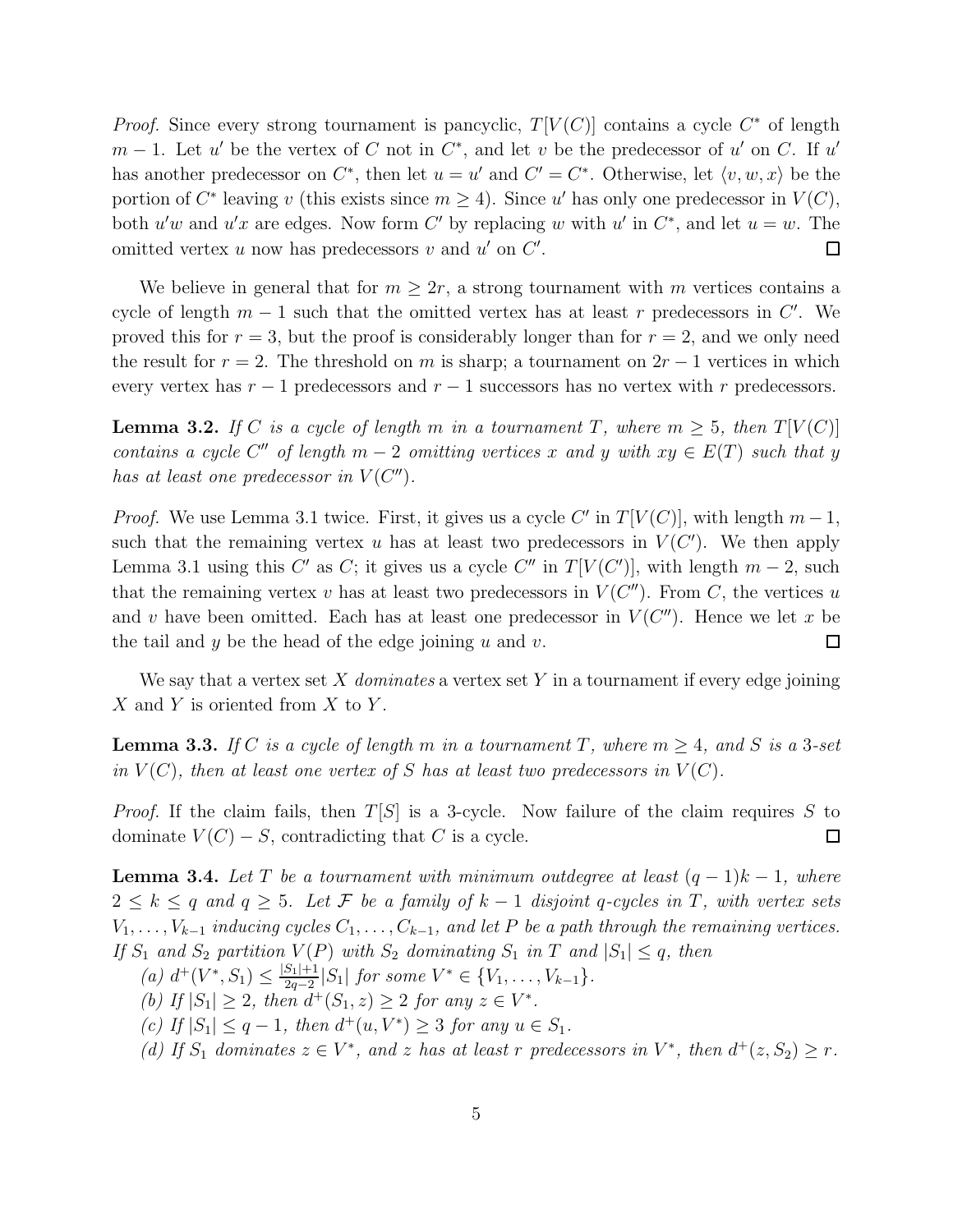*Proof. of (a):* Since  $S_2$  dominates  $S_1$ ,

$$
d^+(S_1, \bigcup V_i) \geq [(q-1)k-1]|S_1| - \frac{|S_1|(|S_1|-1)}{2} = \left[ (q-1)(k-1) + \frac{2q-|S_1|-3}{2} \right]|S_1|.
$$

By the pigeonhole principle, there exists  $C_i \in \mathcal{F}$  such that  $d^+(S_1, V_i) \geq (q-1+\frac{2q-|S_1|-3}{2(k-1)})|S_1|$ . Since  $|S_1| \leq q$  and  $q \geq 3$ , we have  $2q - |S_1| - 3 \geq 0$ . We then use  $k \leq q$  to conclude  $d^+(S_1, V_i) \geq (q - \frac{|S_1|+1}{2q-2})$  $\frac{S_1+1}{2q-2}$ | $S_1$ . Let  $C^*$  be this cycle  $C_i$ , with vertex set  $V^*$ .

*Proof of (b)*: If  $d^+(S_1, z) \leq 1$  for some  $z \in V^*$ , then  $d^+(V^*, S_1) \geq d^+(z, S_1) \geq |S_1| - 1$ . Using part (a), we obtain

$$
|S_1| - 1 \le \frac{|S_1| + 1}{2q - 2}|S_1|.
$$
\n<sup>(1)</sup>

 $\Box$ 

With  $s = |S_1|$ , the inequality can be rewritten as  $2q - 2 - s(2q - 3 - s) \geq 0$ . However, with  $2 \leq s \leq q$ , the left side of this is negative when  $q \geq 5$ .

*Proof of (c)*: If  $d^+(u, V^*) \leq 2$  for some  $u \in S_1$ . Now  $d^+(V^*, S_1) \geq d^+(V^*, u) \geq q - 2$ . Using (a) and  $|S_1| \leq q-1$ , we obtain  $q-2 \leq \frac{q}{2q-1}$  $\frac{q}{2q-2}(q-1)$ , which requires  $q \leq 4$ .

*Proof of (d):* Since z is dominated by  $S_1$  and has at least r predecessors in  $V^*$ ,

$$
d^+(z, S_2) = d^+(z) - d^+(z, \bigcup_i V_i) \ge (q-1)k - 1 - [q(k-1) - (r+1)] = q - k + r.
$$

Since  $k \leq q$ , we obtain  $d^+(z, S_2) \geq r$ .

### 4 The Case of Small k

In this section we prove Theorem 2.1 for  $k \leq q$ , stated as Theorem 4.1. Essentially, we provide an algorithm to produce the desired family  $\mathcal{F}^*$  of k disjoint q-cycles by iteratively increasing the length of a cycle found outside the  $k-1$  disjoint q-cycles. The subtournament  $T'$  induced by the vertices not in the given cycles has a spanning path  $P$ ; let  $v$  be its last vertex. If v lies in a cycle of length at least  $q$  in  $T'$ , then by pancyclicity there is a  $q$ -cycle in  $T'$ , and we are done. Hence our approach, given a longest cycle through  $v$  in  $T'$  (in the first step the length may be 0), is to rearrange  $\mathcal F$  to find a new family  $\mathcal F'$  of  $k-1$  disjoint q-cycles so that the vertex at the end of the resulting remaining path  $P'$  lies in a longer cycle.

Some of the claims in this argument are not valid when  $q = 4$ . Nevertheless, the same framework applies when  $q = 4$ , with additional more detailed reasoning.

**Theorem 4.1.** *Given*  $k, q \in \mathbb{N}$  *with*  $q \geq 5$  *and*  $k \leq q$ *, let* T *be a tournament with*  $\delta^+(T) \geq$  $(q-1)k-1$ . For any family F of  $k-1$  disjoint q-cycles in T, there is a family  $\mathcal{F}^*$  of k *disjoint* q*-cycles in* T *whose union has at most* 3q − 6 *vertices outside the cycles in* F*.*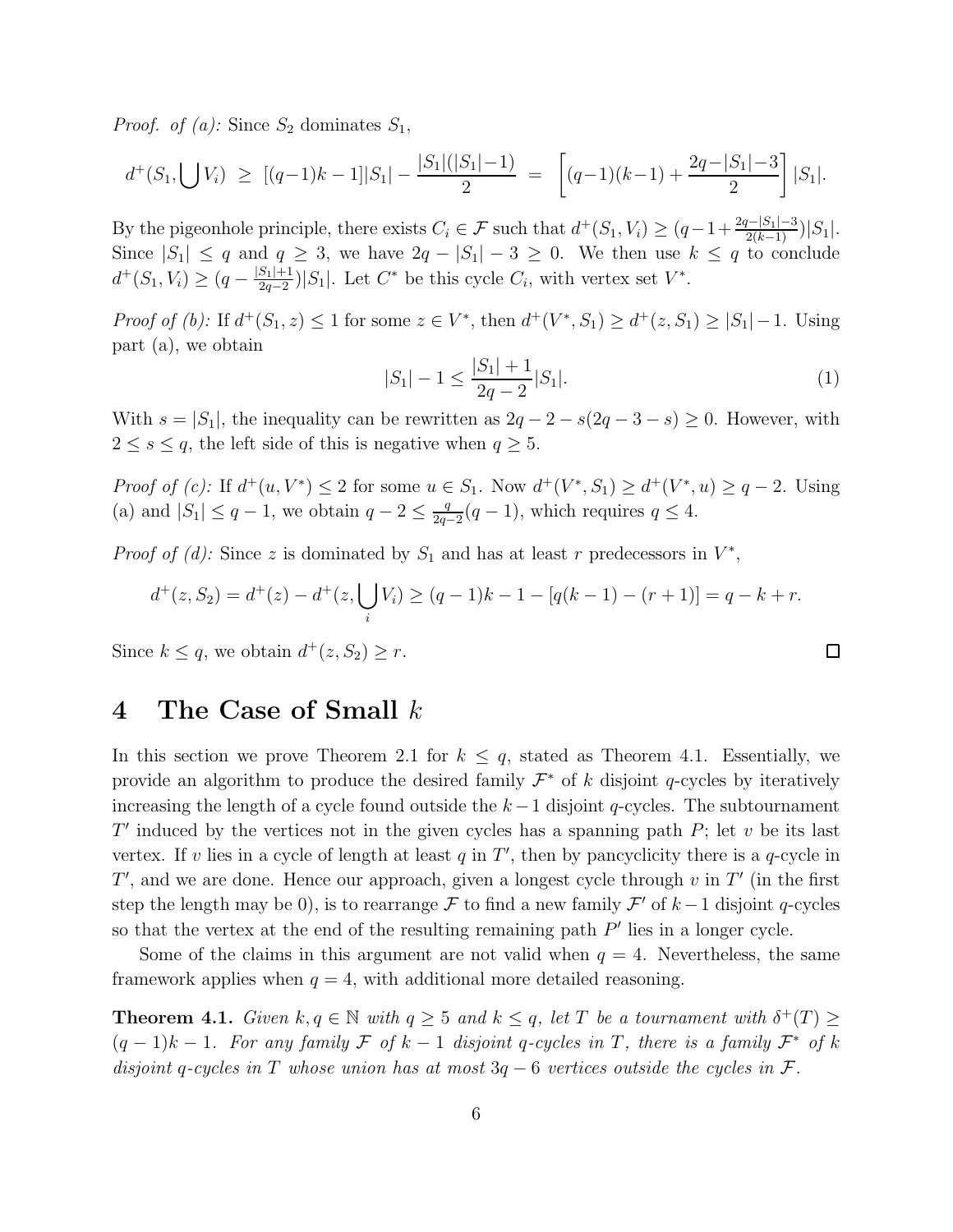*Proof.* These hypotheses are the same as those of Lemma 3.4 once we obtain a partition  $(S_2, S_1)$  of the vertices outside F such that  $S_2$  dominates  $S_1$ . Given such a partition, let  $C^*$ with vertex set  $V^*$  be the cycle in  $\mathcal F$  guaranteed by Lemma 3.4(a). Let P be a spanning path through the subtournament  $T'$  of vertices not used by  $\mathcal{F}$ , with last vertex v.

When  $T'$  has a cycle through  $v$ , let  $l$  be the maximum length of such a cycle; otherwise  $l = 0$ . If  $l \ge q$ , then pancyclicity of the subtournament spanned by this cycle provides a q-cycle to complete  $\mathcal{F}^*$ . Otherwise, we obtain a new family  $\mathcal{F}'$  where l is larger, generally by replacing  $C^*$  with a new cycle  $\widehat{C}$  and defining a new path  $P'$  through the vertices outside  $\mathcal{F}'$ . We will use at most two new vertices in  $\hat{C}$  at each step that increases l, except that the steps to reach  $l \geq 4$  will use at most three new vertices. In addition, when a sufficiently long cycle appears, it uses at most  $q-1$  new vertices, because the subtournament that was outside the  $k-1$  given q-cycles entering that step did not contain a cycle of length at least q. Thus in total at most  $3q - 6$  new vertices are used.

**Case 1:**  $l = 0$ , so T' has no cycle through v. We seek  $\hat{C}$  and P' so that there is a cycle outside  $\mathcal{F}'$  through the last vertex of  $P'$ . Let u be the predecessor of v on P.

**Case 1a.** *T'* has no cycle through u (see Figure 1). Let  $S_1 = \{u, v\}$  and  $S_2 = V(T') - S_1$ . Since T' has no cycle through u or v,  $S_2$  dominates  $S_1$ . By Lemma 3.4(a), there exists  $C^* \in \mathcal{F}$  such that  $d^+(V^*, S_1) \leq \frac{3}{2a}$  $\frac{3}{2q-2} \cdot 2$ , and  $\frac{3}{2q-2} \cdot 2 < 1$  when  $q \ge 5$ . Thus  $S_1$  dominates  $V^*$ .

Since  $q \ge 5$ , Lemma 3.2 implies that  $T[V^*]$  contains a cycle  $C''$  of length  $q-2$  such that y has a predecessor in  $V(C'')$ , where xy is the edge in  $T[V^*] - V(C'')$ . Choose three vertices in  $V(C'')$ . By Lemma 3.3, among them is a vertex z with at least two predecessors in  $V^*$ . Since also z is dominated by  $S_1$ , Lemma 3.4(d) guarantees  $d^+(z, S_2) \geq 2$ . Let w be a successor of z in  $S_2$ , and let z' be the successor of z on C''. Replacing zz' in C'' with  $\langle z, w, u, z' \rangle$  yields a q-cycle  $\hat{C}$  with two vertices outside  $\mathcal{F}$ . Replace  $C^*$  with  $\hat{C}$  to form  $\mathcal{F}'$  from  $\mathcal{F}$ .

Since  $S_2$  dominates  $S_1$ , we can form the P' outside F' by appending  $v, x, y$  in order to a spanning path of  $T[S_2] - w$ . Since  $S_1$  dominates  $V^*$ , and y has at least x and a vertex of C'' as predecessors in  $V^*$ , Lemma 3.4(d) yields  $d^+(y, S_2) \geq 2$ . Thus y has a successor in  $S_2$ other than  $w$ , so there is a cycle through  $y$  using vertices of  $P'$ .



Figure 1: Case 1a of Theorem 4.1.

**Case 1b.**  $T'$  has a cycle containing  $u$ . Let  $B$  be a longest cycle containing  $u$  in  $T'$ . Let  $S_1 = V(B) \cup \{v\}$  and  $S_2 = V(T') - S_1$ . Any edge from  $V(B)$  to  $S_2$  yields a larger strong tournament in T' containing  $V(B)$ , which contains a larger cycle containing u. Hence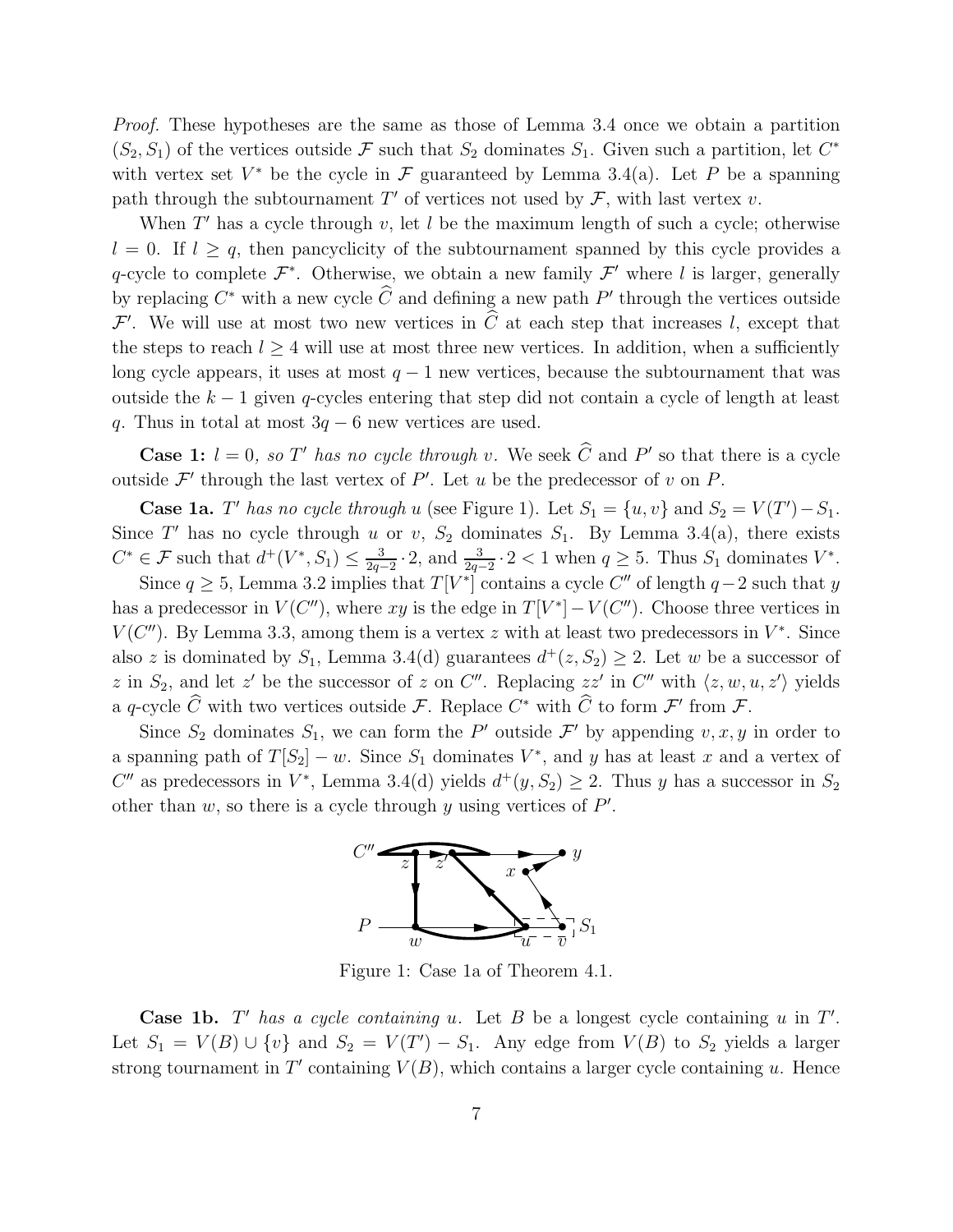$S_2$  dominates  $S_1$ . Also  $|V(B)| \leq q-1$ , since otherwise we have the kth q-cycle. Hence  $4 \leq |S_1| \leq q$ , so Lemma 3.4 applies. Choose  $C^*$  with vertex set  $V^*$  as given by Lemma 3.4.

We will use the following "degree fact". If  $\mathcal{F}'$  is a family of  $k-1$  disjoint q-cycles, and the last vertex  $v'$  in a spanning path  $P'$  through the set S of remaining vertices has at least two predecessors used by  $\mathcal{F}'$ , then v' has a successor in S. The reason, using  $k \leq q$ , is

$$
[(q-1)k-1] - [q(k-1) - 2] = q - k + 1 \ge 1.
$$

There is then a cycle in  $S$  through  $v'$ , as desired.

The degree fact implies  $d^+(V^*, v) \leq 1$ ; otherwise already T' has a cycle through v. First suppose  $d^+(V^*, v) = 1$  (see Figure 2). Let z be the predecessor of v in  $V^*$ , and let y be the successor of z on  $C^*$ . Form  $\mathcal{F}'$  by replacing  $C^*$  with the cycle  $\hat{C}$  obtained from  $C^*$  by replacing y with v (the successor of y on  $C^*$  is a successor of v). Since  $4 \leq |S_1| \leq q$ , by Lemma 3.4(b) y has at least two predecessors in  $S_1$ , at least one in B (call this vertex w). Since  $S_2$  dominates  $S_1$ , we can form P' by following P through  $S_2$ , then B from the successor of w on B to w, and finally the edge wy. Since v and z are predecessors of y, the degree fact yields a cycle outside  $\mathcal{F}'$  through y. The only vertex used by  $\mathcal{F}'$  and not by  $\mathcal{F}$  is v.



Figure 2: Case 1b of Theorem 4.1 when  $d^+(V^*, v) = 1$ .

Therefore, we may assume  $d^+(V^*, v) = 0$ , so v dominates  $V^*$  (see Figures 3 and 4). By Lemma 3.1,  $T[V^*]$  contains a cycle C' of length  $q-1$  such that the vertex y of  $V^* - V(C')$ has at least two predecessors in C'. Let  $V' = V(C')$ .

If  $T[V' \cup \{w\}]$  is strong for some  $w \in V(B)$ , then let  $\tilde{C}$  be a spanning cycle in  $T[V' \cup \{w\}]$ (outside F only w is used). Since  $V(P) - \{v\}$  dominates v, we can let P' be a path through all of  $V(P) - \{w, v\}$  followed by v and y. Since  $d^+(V', y) \geq 2$ , the degree fact applies to P'.



Figure 3: Case 1b of Theorem 4.1 when  $d^+(V^*, v) = 0$  and  $T[V' \cup \{w\}]$  is strong.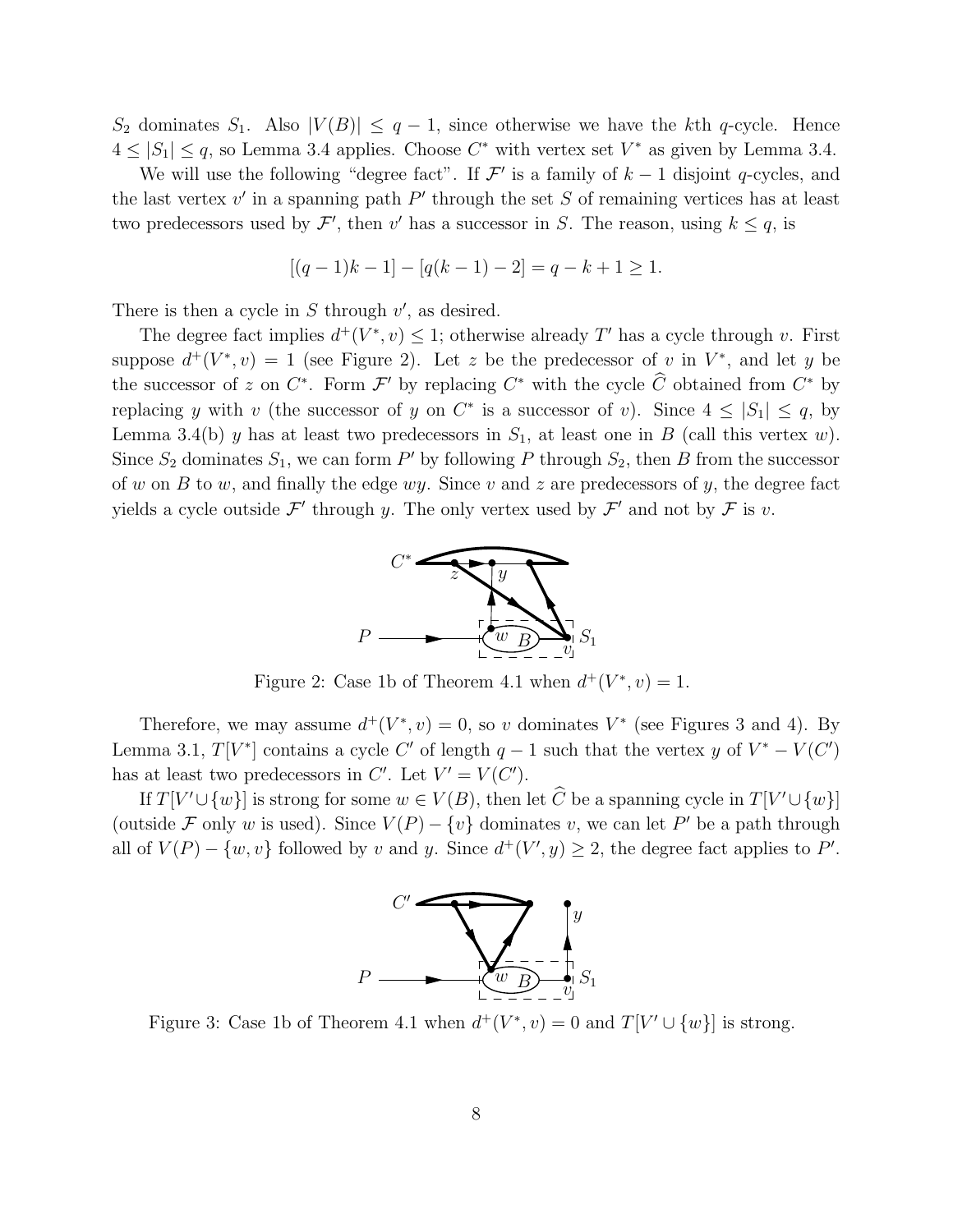In the remaining case, every vertex of  $B$  dominates or is dominated by  $V'$ . If  $V'$  dominates some vertex of B, then  $d^+(V^*, S_1) \geq q-1$ , but  $d^+(V^*, S_1) \leq \frac{|S_1|+1}{2q-2}$  $\frac{S_1|+1}{2q-2}|S_1|$  by Lemma 3.4(a). Since  $q-1 \leq \frac{|S_1|+1}{2a-2}$  $\frac{S_1|+1}{2q-2}|S_1| \leq \frac{q^2+q}{2q-2}$  $\frac{q^2+q}{2q-2}$  requires  $q<5$ , we conclude that  $V(B)$  dominates  $V'$ .

Since also  $d^+(V^*, v) = 0$ , now  $S_1$  dominates V' (see Figure 4). The remaining argument is similar to Case 1a. Since  $q - 1 \ge 4$ , by Lemma 3.1 there is a cycle C'' of length  $q - 2$  in  $T[V']$  such that the vertex y' of  $V' - V(C'')$  has at least two predecessors in  $V(C'')$ . Now y and y' each have at at least two predecessors in  $V^*$ . Let  $zz'$  be the edge joining y and y'.

Since  $S_1$  dominates V', any vertex of C'' has a successor in  $S_2$ , by Lemma 3.4(d); let w be one such successor. Now  $T[V(C'') \cup \{w, v\}]$  is strong and has a spanning cycle  $\hat{C}$  of length q. Form  $\mathcal{F}'$  from  $\mathcal F$  by replacing  $C^*$  with  $\hat C$  (note that  $\mathcal{F}'$  uses only w and v outside  $\mathcal{F}$ ).

Using Lemma 3.4(b),  $d^+(V(B), z) \geq 1$ ; let x be a predecessor of z in  $V(B)$ . Since  $S_2$ dominates  $S_1$ , we can build a path P' that starts with all of  $S_2 - \{w\}$  (in some order), then visits all of  $V(B)$  ending with x, and finally follows  $\langle x, z, z' \rangle$ . Since v dominates  $V^*$ , vertex  $z'$  has at least two predecessors in  $\tilde{C}$ , and the degree fact applies.



Figure 4: Case 1b of Theorem 4.1 when  $d^+(V^*, v) = 0$  and  $V(B)$  dominates V'.

**Case 2:**  $l > 0$ *, so*  $T'$  *has a cycle through* v*, the longest having length* l. Let C be such a cycle of length l. We find a new family  $\mathcal{F}'$  and path  $P'$  outside it with a longer cycle through the last vertex of P'. We may assume  $l < q$ , since otherwise pancyclicity yields the desired q-cycle. Let  $S_1 = V(C)$  and  $S_2 = V(T') - S_1$ . If there is an edge from  $S_1$  to  $S_2$ , then  $S_1$ and part of P induce a strong tournament, which has a longer spanning cycle (containing v). Hence  $S_2$  dominates  $S_1$ , and Lemma 3.4 applies.

Let  $C^*$  with vertex set  $V^*$  be the cycle in  $\mathcal F$  guaranteed by Lemma 3.4. Since  $q \geq 5$ , by Lemma 3.2  $T[V^*]$  contains a cycle C'' of length  $q-2$  and an edge xy with  $\{x, y\} = V^* - V(C'')$ such that y has at least one predecessor in  $V(C'')$ . Let  $V'' = V(C'')$ . By Lemma 3.4(a),

$$
d^+(V'', S_1) \le d^+(V^*, S_1) \le \frac{|S_1| + 1}{2q - 2}|S_1| \le \frac{q}{2q - 2}(q - 1) = \frac{q}{2}.
$$

Since  $q/2 < q-2$  when  $q \geq 5$ , in V'' there is a vertex z dominated by  $S_1$ . By Lemma 3.4(d), z has a successor  $w$  in  $S_2$ .

**Case 2a.**  $|S_1| = 3$  (see Figure 5). Here  $d^+(V^*, S_1) \leq \frac{4}{2a}$  $\frac{4}{2q-2} \cdot 3 < 2$ , by Lemma 3.4(a). If x or y has a successor in  $S_1$ , then let u' be this successor; otherwise choose  $u' \in S_1$  arbitrarily.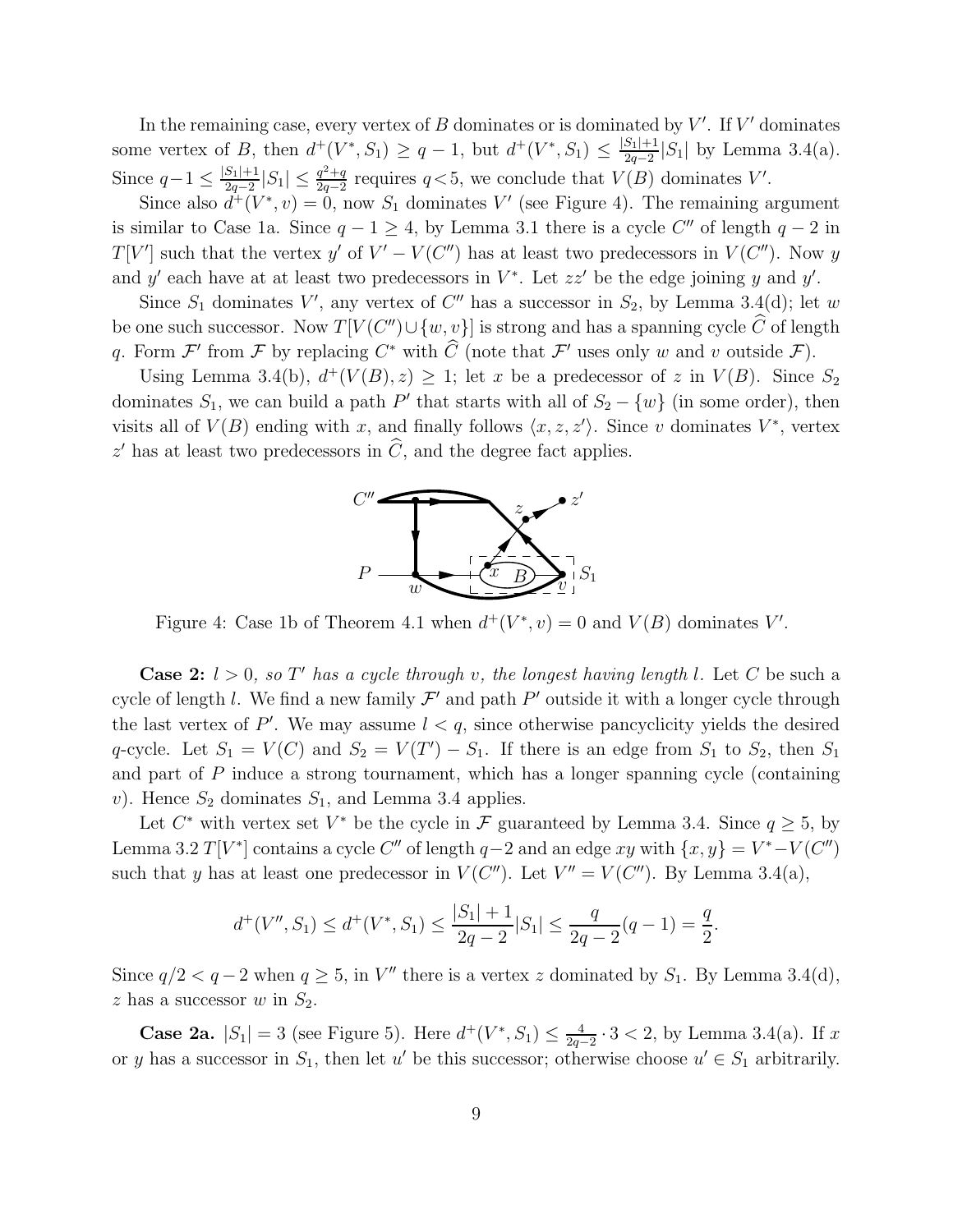Let the cycle C through  $S_1$  be  $[u', x', u]$ , so  $x'x \in E(T)$ . Note that  $T[V'' \cup \{w, u\}]$  is strong, with a spanning cycle  $\hat{C}$ . Form  $\mathcal{F}'$  from  $\mathcal{F}$  by replacing  $C^*$  with  $\hat{C}$ .

Let P' follow a spanning path through  $S_2 - \{w\}$  and then  $\langle u', x', x, y \rangle$ . If  $yu' \in E(T)$ , then we have the cycle  $[y, u', x', x]$  through y. Otherwise  $d^+(y, S_1) = 0$ , and by Lemma 3.4(d) y has at least two successors in  $S_2$ , which means it has one other than w. In this case y lies on a cycle of length more than  $l$  in  $T[V(P')]$ .



Figure 5: Case 2a of Theorem 4.1.

**Case 2b.**  $|S_1| \geq 4$  (see Figure 6). By pancyclicity,  $T[S_1]$  contains a cycle B omitting one vertex u of  $S_1$ . Since  $l < q$ , Lemma 3.4(c) implies  $d^+(u, V^*) \geq 3$ , yielding an edge  $uz'$ with  $z' \in V''$ . Using the edge zw from V'' to  $S_2$  (obtained earlier), the path  $\langle z, w, u, z' \rangle$ guarantees that  $T[V'' \cup \{w, u\}]$  is strong and hence has a spanning q-cycle  $\tilde{C}$ . Form  $\mathcal{F}'$  from F by replacing  $C^*$  with  $\hat{C}$ .

By Lemma 3.4(b), x has a predecessor x' in  $V(B)$ . Build the path P' outside  $\mathcal{F}'$  by visiting all of  $S_2 - \{w\}$  (in some order), then all of  $V(B)$  ending with x', and finally  $\langle x', x, y \rangle$ . Since y has at least two predecessors in  $V'' \cup \{x\}$  and hence at most  $q-3$  successors in  $V^*$ ,

$$
d^+(y, S_1 \cup S_2) \ge [(q-1)k-1] - q(k-2) - (q-3) = q - k + 2 \ge 2.
$$

If y has a successor outside  $\{w, u\}$  in  $S_1 \cup S_2$ , then with  $V(B) \cup \{x, y\}$  it induces a strong tournament of order at least  $l + 1$ , yielding the desired cycle through the last vertex of  $P'$ .



Figure 6: Case 2b of Theorem 4.1.

Hence w and u must be the only successors of y in  $S_1 \cup S_2$ . This forces  $d^+(V'', y) = 1$ . If any vertex of  $V''$  has a successor in  $S_2$  other than w, then we obtain  $\mathcal{F}'$  as above using that vertex instead of w. Hence w must be the only successor of vertices in  $V''$ , so  $d^+(V'', S_2) \le$  $q-2$ . We already computed  $d^+(V^*, S_1) \leq q/2$ , and one of the edges counted is yu.

For any  $\alpha \in V''$ , using  $k \leq q$  we have

$$
d^+(\alpha, S_1 \cup S_2) \ge [(q-1)k-1] - q(k-2) - d^+(\alpha, V^*) \ge q-1 - d^+(\alpha, V^*).
$$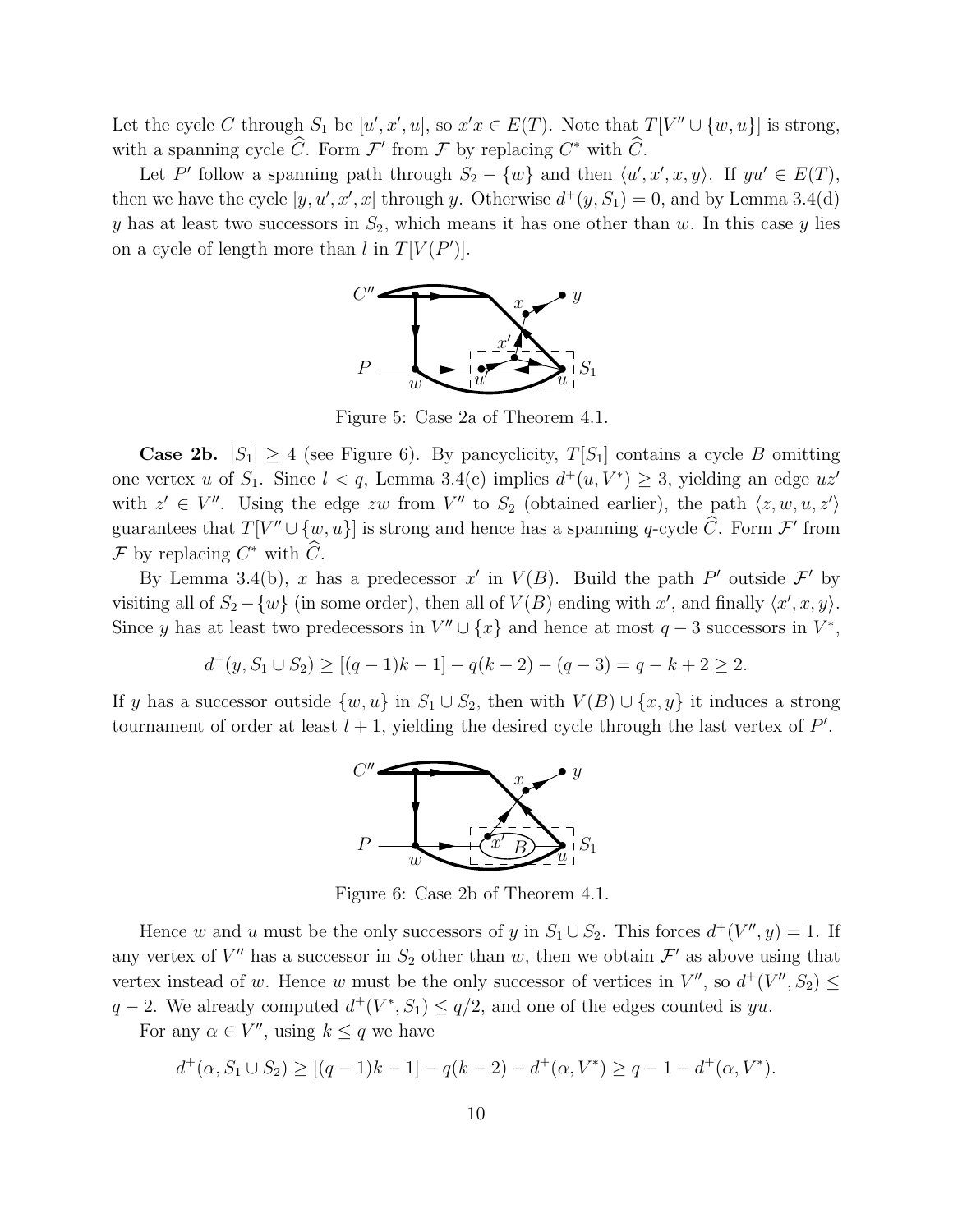When we sum over all  $\alpha \in V''$ , the last term counts all edges in  $T[V'']$ , possibly  $q-2$  edges from  $V''$  to x, and one edge from  $V''$  to y. Hence

$$
d^+(V'', S_1 \cup S_2) \ge (q-2)(q-1) - {q-2 \choose 2} - (q-2) - 1 = (q-2)\frac{q-1}{2} - 1.
$$

The upper and lower bounds on  $d^+(V'', S_1 \cup S_2)$  require  $(q-2)(q-1)/2 - 1 \leq 3q/2 - 3$ , but this inequality requires  $q < 5$ . Hence we obtain the desired improvement  $\mathcal{F}'$ .

 $\Box$ 

In all cases we have improved the family  $\mathcal F$  as desired.

### 5 The Case of Large  $k$

For the proof of Theorem 5.1, we will use Theorem 4.1 as a basis for induction on  $k$ . The two theorems have the same conclusion.

**Theorem 5.1.** *Given*  $k, q \in \mathbb{N}$  *with*  $q \geq 5$ *, let* T *be a tournament with*  $\delta^+(T) \geq (q-1)k - 1$ *. For any family*  $\mathcal F$  *of*  $k-1$  *disjoint* q-cycles in  $T$ , there is a family of k disjoint q-cycles in T *whose union has at most* 3q − 6 *vertices outside the cycles in* F*.*

We first discuss the basic set-up for the argument, defining notation to be used throughout the proof. We call the desired family an *extension* of  $\mathcal{F}$ ; finding it is *extending*  $\mathcal{F}$ . By Theorem 4.1, we may assume  $k \geq q+1$ . In the tournament T, consider a family F of  $k-1$  disjoint  $q$ -cycles in T. We may assume that the tournament  $T'$  given by deleting the vertices covered by  $\mathcal F$  contains no cycle with length at least  $q$ ; otherwise we have the desired extension.

Let P be a spanning path in T', listed as  $\langle u_1, \ldots, u_1 \rangle$ . Since  $\delta^+(T) \ge (q-1)k-1$  implies  $|V(T)| \geq 2(q-1)k - 1$ , we have  $|V(T')| \geq 2(q-1)k - 1 - q(k-1) = (q-2)(k+1) + 1$ . Since  $k \geq 3$ , we conclude  $l = |V(T')| \geq 4q - 7$ .

Partition  $V(P)$  into  $\{U_1, S, U_2\}$  by letting  $U_1 = \{u_1, \ldots, u_q\}, S = \{u_{q+1}, \ldots, u_{4q-11}\},$  and  $U_2 = V(P) - (U_1 \cup S)$ . All three sets are nonempty, with  $|S| = 3q - 11$  and  $|U_2| \ge 4$ . Also, since T' contains no q-cycle, the edge joining  $u_j$  and  $u_i$  is oriented as  $u_ju_i$  when  $j-i \ge q-1$ . Hence  $U_2$  dominates  $U_1$ .

We aim to find a value  $t \in \{1,2\}$  such that we can replace t cycles in F with  $t+1$  cycles of length q using at most  $3q - 6$  vertices of T'. This will complete the proof.

Let X and Y be two disjoint sets of vertices in T. We say that there is an r*-matching from* X *to* Y if the set of edges with tail in X and head in Y contains r edges with no common endpoints. In order to guarantee the existence of desired matchings, we will use the famous König–Egerváry Theorem (König [15], Egerváry [14]), phrased for bipartite digraphs with all edges directed from one part to the other.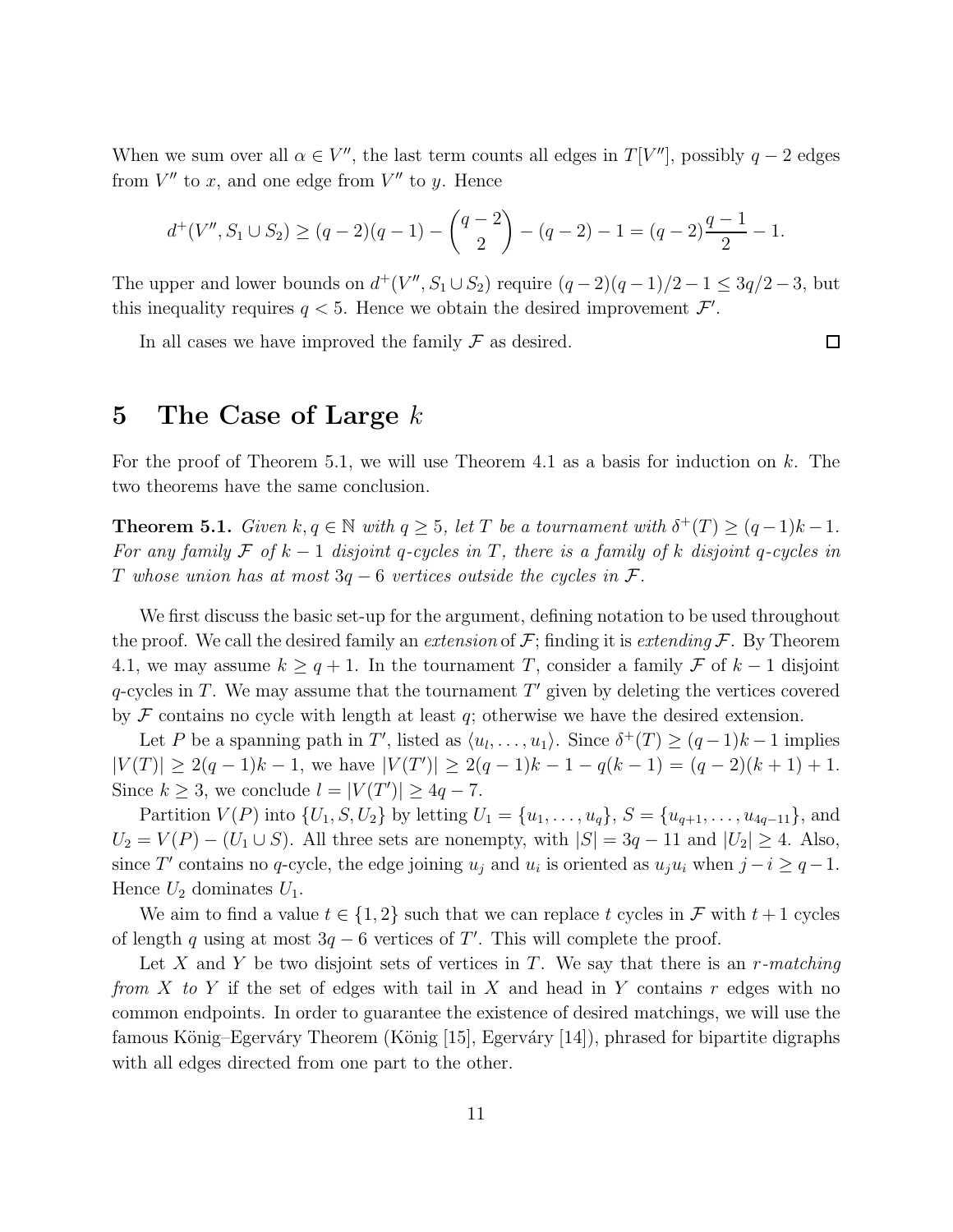**Lemma 5.2** ([14, 15]). *If there is no r-matching from* X *to* Y, *then*  $X \cup Y$  *contains a set of at most* r − 1 *vertices whose deletion eliminates all edges from* X *to* Y *.*

For the proof of Theorem 5.1, we need a number of additional lemmas. The first is a standard application of the König–Egerváry Theorem, which we will apply with various values of the parameters.

**Lemma 5.3.** Let X and Y be disjoint vertex sets in T, with  $s = \min\{|X|, |Y|\}$  and  $t =$  $\max\{|X|, |Y|\}.$  If  $d^+(X, Y) > (r - 1)t$ , where  $1 \leq r \leq s$ , then T contains an r-matching *from*  $X$  *to*  $Y$ *.* 

*Proof.* Since  $r-1$  vertices cover at most  $(r-1)t$  edges, the König–Egerváry Theorem implies that the desired matching exists.  $\Box$ 

**Lemma 5.4.** *Let* C *be a q-cycle in* F. If there is a vertex  $v \in V(C)$  with at least  $3q - 6$ *successors in*  $U_2$ *, each having at least two successors in*  $C$ *, then there is an extension of*  $\mathcal{F}$ *.* 

*Proof.* Let  $W \subseteq U_2$  be such a set of  $3q - 6$  successors of v. Since  $T[V(C)]$  is strong, by Moon's Theorem it has a  $(q-1)$ -cycle C' containing v, omitting one vertex u of C. Since each vertex  $w \in W$  has a successor in C other than u, the subtournament  $T[V(C') \cup \{w\}]$  is strong and has a spanning q-cycle (see Figure 7).

Let  $T' = T - V(C')$  and  $\mathcal{F}_0 = \mathcal{F} - \{C\}$ . Since T' omits only  $q - 1$  vertices,  $\delta^+(T') \geq$  $(q-1)(k-1) - 1$ , and  $\mathcal{F}_0$  is a family of  $k-2$  cycles of length q in T'. Using the induction hypothesis, we can extend  $\mathcal{F}_0$  to a family  $\hat{\mathcal{F}}$  of  $k - 1$  cycles of length q in T' using at most  $3q - 6$  new vertices. Since  $|W \cup \{u\}| = 3q - 5$ , some vertex in  $W \cup \{u\}$  is not used by  $\hat{\mathcal{F}}$ .

If u is not used, then adding C to  $\hat{\mathcal{F}}$  completes the desired extension. If u is used, then at most  $3q - 7$  vertices not in F are used in  $\hat{\mathcal{F}}$ . In this case, some vertex  $w \in W$  is not used, and a spanning cycle in  $T[V(C') \cup \{w\}]$  completes the extension  $\mathcal{F}'$  using a total of at most  $3q - 6$  vertices not in  $\mathcal{F}$ .  $\Box$ 



Figure 7: Figure for Lemma 5.4.

The need to find an unused vertex in  $W \cup \{u\}$  in the preceding proof is the reason we limit the number of new vertices in Theorem 4.1 and in the induction hypothesis there.

We use Lemma 5.4 to prove the next two lemmas.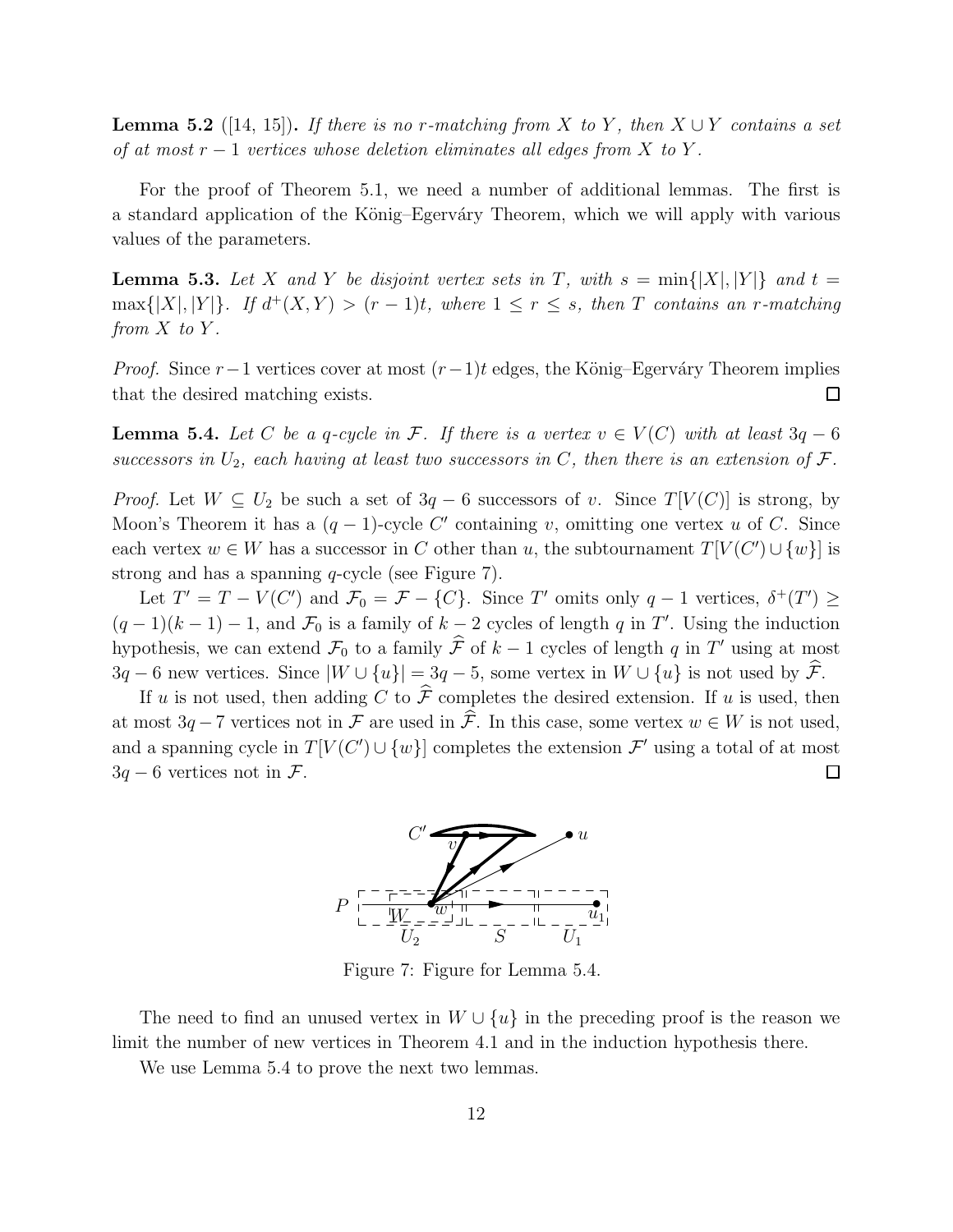Lemma 5.5. *Let* C *be a* q*-cycle in* F*. Suppose that* F *has no extension.*  $(i)$  *If*  $d$ <sup>+</sup> $(C, U_2)$  ≥ 3q − 6*, then T contains a 2-matching from C to*  $U_2$ *.* (*ii*) If  $d^+(C, U_2) \geq 6q - 13$ , then T contains a 3-matching from C to  $U_2$ .

*Proof.* (i) If there is no such 2-matching, then by Lemma 5.2 one vertex covers all the edges from  $V(C)$  to  $U_2$ . Such a vertex v can only be in C, and there is no other edge from  $V(C)$ to  $U_2$ . Since  $q \geq 3$ , each of the  $3q - 6$  successors of v in  $U_2$  has at least two successors in  $V(C)$ . By Lemma 5.4, we have an extension of  $\mathcal{F}$ .

(ii) If there is no such 3-matching, then by Lemma 5.2 two vertices  $u$  and  $v$  cover all the edges from  $V(C)$  to  $U_2$ , of which there are at least  $6q - 13$ . If u and v are both in  $V(C)$ , then one has at least  $3q - 6$  successors in  $U_2$ , each of which has at least two successors in C, since  $q \geq 4$ . Otherwise, name u and v with  $u \in U_2$  and  $v \in V(C)$ ; now v has at least  $5q - 14$  successors in  $U_2$  other than u. These vertices have no predecessors in  $V(C)$  other than v; hence they have at least two successors in  $V(C)$ . Since  $5q - 14 \geq 3q - 6$  when  $q \geq 4$ , in either case Lemma 5.4 applies to guarantee an extension of  $\mathcal{F}$ .  $\Box$ 

#### Lemma 5.6. *Let* C *be a* q*-cycle in* F*. If* T *contains*

 $(i)$  a q-matching from  $U_1$  to  $V(C)$  and a 2-matching from  $V(C)$  to  $U_2$ , or

*(ii)*  $a (q - 1)$ -matching from  $U_1$  to  $V(C)$  and a 3-matching from  $V(C)$  to  $U_2$ ,

*then there is an extension of* F*.*

*Proof.* We will obtain two disjoint cycles of length at least q in  $T[V(C) \cup V(P)]$ , where P is a spanning path through the vertices outside  $\mathcal{F}$ . By pancyclicity, the subtournament induced by the vertices of each such cycle contains a  $q$ -cycle. Since  $T'$  induces no cycle of length at least q, each of the two new cycles replacing C contains at most  $q - 1$  new vertices.

Since  $q \ge 5$ , we have  $3q - 11 \ge 2q - 6$ . Hence  $|S| \ge 2q - 6$ . Since  $V(P)$  induces no cycle of length at least q, any edge joining two vertices of P with at least  $q - 2$  vertices between them on P is directed from the earlier to the later vertex.

Let M and M' be the given matchings from  $U_1$  to  $V(C)$  and from  $V(C)$  to  $U_2$ , respectively. We prove (i) and (ii) together. In either case, let u be the last vertex of  $P$  matched into  $C$ from  $U_1$  by M; note that  $u \in \{u_2, u_1\}$ . After following the edge from u to  $V(C)$ , let v be the vertex matched into  $U_2$  by M' that is reached first when continuing along C, and let vw be this edge of M'. Let  $Q$  be the path thus followed, from u via M, along C, ending with  $vw$ .

Now choose  $yz \in M' - \{vw\}$  so that y is also the head of an edge in M (under (ii), more than one edge of  $M'$  remains, but then at most one vertex of  $C$  is not covered by  $M$ .) Say that a vertex of  $U_1$  *leads to*  $y$  if it is matched by  $M$  into the path along  $C$  that starts with the successor of v on C and ends at y. If z is closer to S than w along P, then let x be the highest-indexed vertex of  $U_1$  (closest to S) that leads to y. Otherwise, let x be the lowest-indexed vertex of of  $U_1$  that leads to y. Let R be the path leaving x via M, then along C to y, ending with yz. We want to form two cycles of length at least q in  $T[V(C) \cup V(P)]$ by adding vertices of P to Q or R. Let  $P[a, b]$  or  $C[a, b]$  denote the a, b-path along P or C.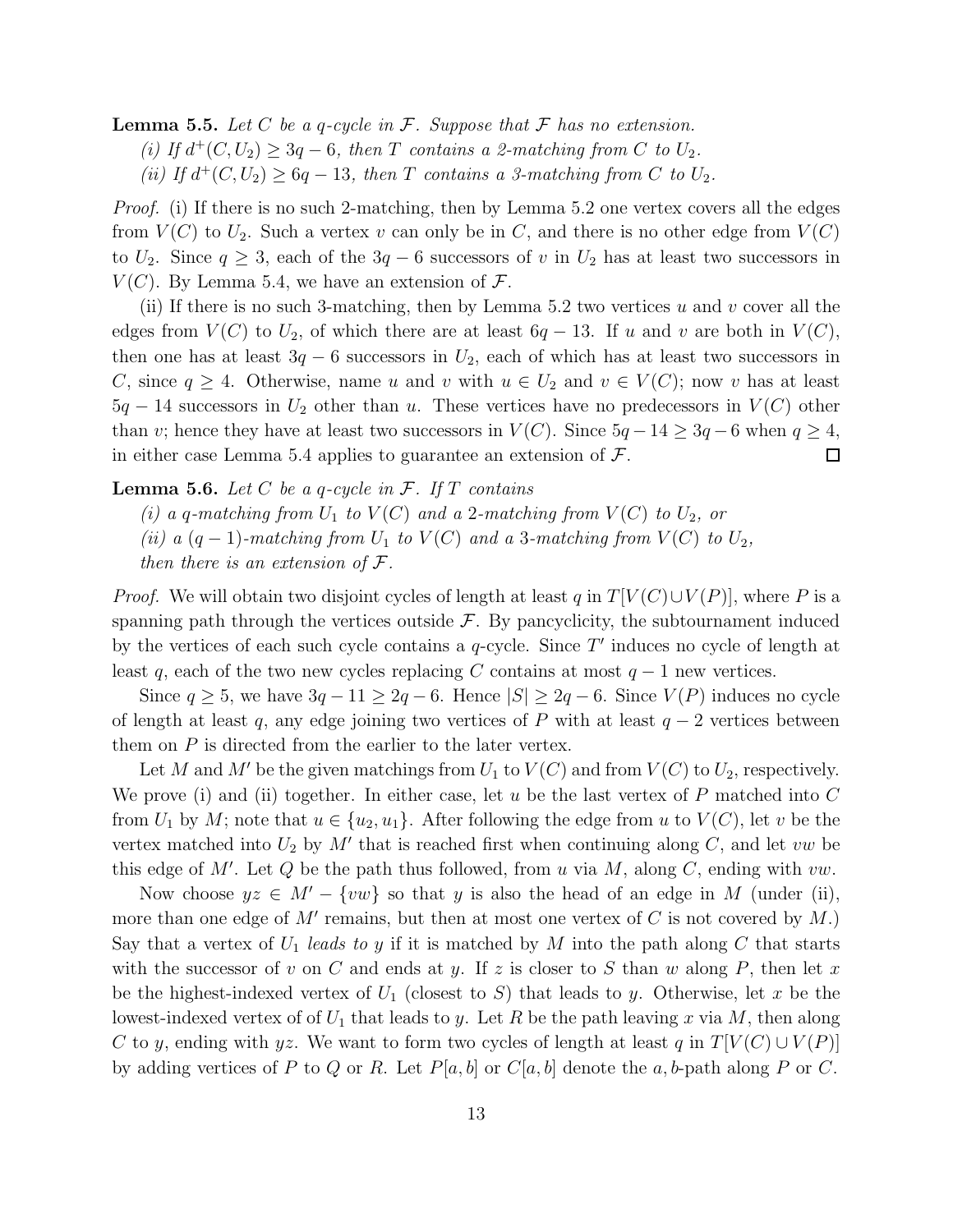**Case 1:** z *is closer to* S than w along P, so x *is the highest-indexed vertex of*  $U_1$  *leading to* y (see Figure 8). First consider  $x = u_q$ . Let one cycle be  $R \cup P[z, x]$ . Since  $|S| \geq 2q - 6$ and this cycle contains  $S\cup \{x, y, z\}$ , it has length at least  $2q-3$ , which exceeds q. Meanwhile, P has at least  $2q - 4$  vertices between w and  $u_{q-1}$ . Since  $2q - 4 \geq q - 2$ , the edge joining them is oriented as  $wu_{q-1}$ . Hence  $Q \cup wu_{q-1} \cup P[u_{q-1}, u]$  is a cycle with at least q vertices.

When  $x \neq u_q$ , the edge joining  $u_{2q-2}$  and x has the desired orientation, because along P it skips  $u_q$  and  $q-3$  vertices of S. Hence  $R \cup P[z, u_{2q-2}] \cup u_{2q-2}x$  is a cycle. Since  $|S| \geq 2q-6$ , it has at least  $q-3$  vertices in S plus  $\{x, y, z\}$ . The other cycle is  $Q \cup wu_{2q-3} \cup w$  $P[u_{2q-3}, u_{q+1}] \cup u_{q+1}u$ . Since w is earlier than z along P, there are at least  $q-2$  vertices between w and  $u_{2q-3}$  along P; the same is true of  $u_{q+1}$  and u. Hence this is a cycle, and  ${u_{2q-3}, \ldots, u_{q+1}} \cup {u, v, w}$  has at least q vertices.



Figure 8: Case 1 of Lemma 5.6.

**Case 2:** z *is farther from* S *than* w *along* P, so x *is the lowest indexed vertex of*  $U_1$  *leading to* y. Let  $x = u_t$ , and define the paths Q and R as in Case 1. Note that  $t \leq q$ . We want the two cycles to be  $R \cup zu_{t+q-3} \cup P[u_{t+q-3}, x]$  and  $[Q \cup P[w, u_{t+q-2}] \cup u_{t+q-2}u_{t-1} \cup P[u_{t-1}, u]$ . The jumps along P must skip at least  $q-2$  vertices. This is explicit for  $u_{t+q-2}u_{t-1}$ . Since  $(z, w) = (u_j, u_i)$  with  $j > i > 4q - 11$ , and  $j - (t + q - 3) \geq 3q - 6 - t \geq 2q - 6$ , the other construction is also a cycle if  $2q - 6 \ge q - 1$ , which holds when  $q \ge 5$ .

For length at least q, the first cycle has  $q-3$  vertices along P plus at least  $\{x, y, z\}$ , and the second adds to  $\{u, v, w\}$  all of  $S \cup U_1$  except the  $q-2$  vertices used by the first cycle and  $u_1$  and maybe  $u_2$ . Since  $4q - 11 - q \ge q - 3$  when  $q \ge 4$ , both cycles are long enough.  $\Box$ 



Figure 9: Case 2 of Lemma 5.6.

**Lemma 5.7.** Let C and C' be two members of F, with  $W = V(C)$  and  $W' = V(C')$ . If T *contains a q-matching from*  $U_1$  *to* W *and a 3-matching from* W' *to*  $U_2$ *, and*  $d^+(W, W')$   $\geq$  $q(q-1)+3$ , then there is an extension of F.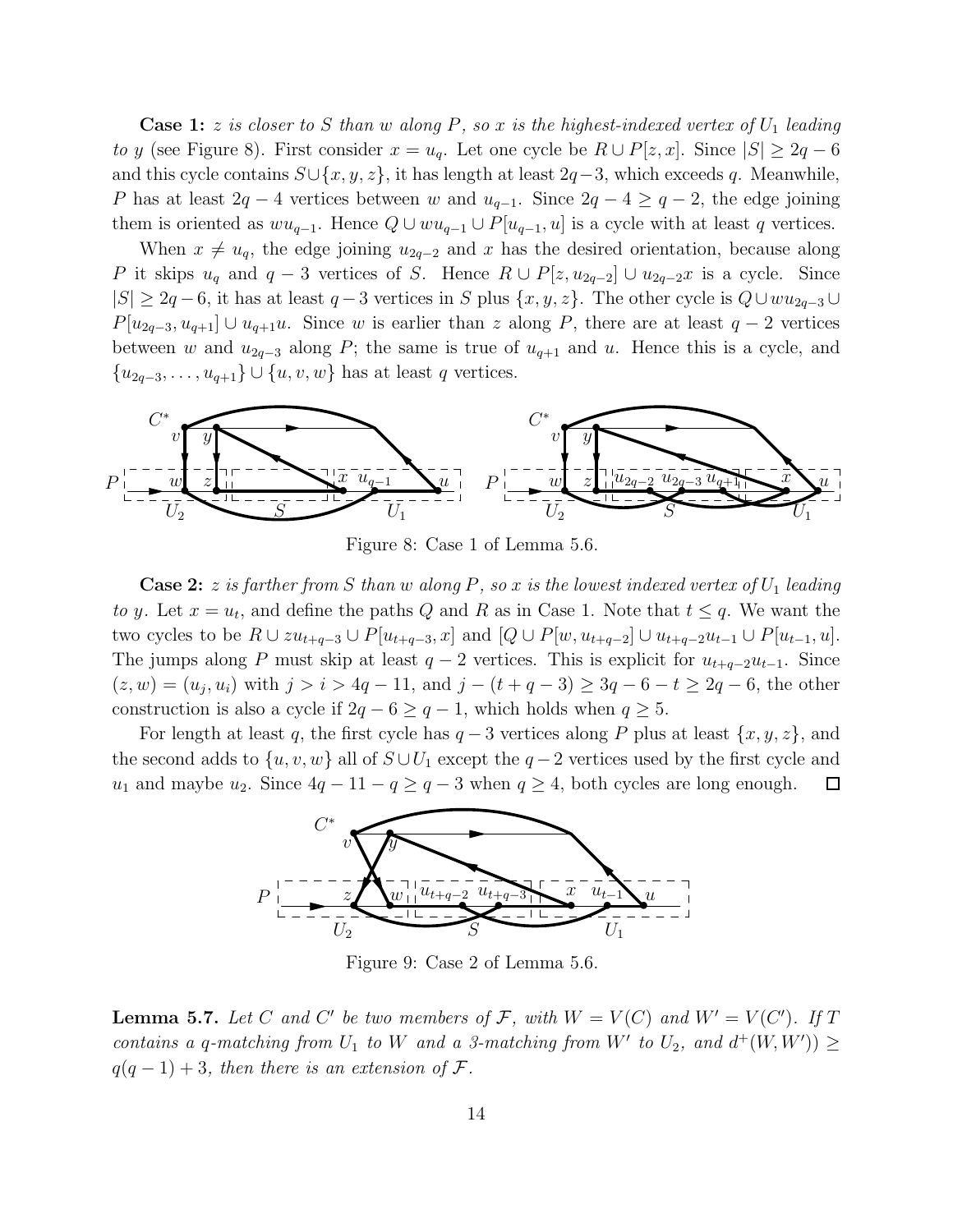*Proof.* Again use the same notation. We may assume that  $T[V(P)]$  contains no q-cycle. We will extend  $\mathcal F$  by replacing C and C' in  $\mathcal F$  with three q-cycles (except in one case). We must ensure that they introduce at most  $3q - 6$  new vertices. The other members of F remain.

Since  $d^+(W, W') \ge q(q-1) + 3$ , the set W has at least three vertices that each dominate W' (otherwise,  $d^+(W, W') \leq 2q + (q-2)(q-1) = q(q-1) + 2$ ). Label these as  $x_1, x_2, x_3$ so that with  $w_1x_1, w_2x_2, w_3x_3$  being edges in the q-matching from  $U_1$  to W, the vertices  $w_1, w_2, w_3$  occur in that order along P through  $U_1$  ( $w_1$  is closest to S). See Figure 10.

Let the edges of the given 3-matching from  $W'$  to  $U_2$  be  $y_1z_1, y_2z_2, y_3z_3$ , indexed so that  $z_3, z_1, z_2$  occur in that order along P ( $z_2$  is closest to S). Since each vertex in  $\{x_1, x_2, x_3\}$  dominates W', we now have three disjoint paths from  $U_1$  to  $U_2$ ; the *i*th path  $R_i$  is  $\langle w_i, x_i, y_i, z_i \rangle$ .

We complete these three paths to disjoint cycles by adding vertices along the path P. Recall that P contains the path  $\langle u_{4q-11}, \ldots, u_{q+1} \rangle$  through S between  $U_2$  and  $U_1$ . Along this path of  $3q - 11$  vertices define three disjoint paths, each having  $q - 4$  vertices (one vertex of S is not needed); call them  $Q_2, Q_3, Q_1$  in order along P.

Let  $B_i$  be the cycle formed by combining  $R_i$  and  $Q_i$ ; add the edges from the end of each of  $R_i$  and  $Q_i$  to the beginning of the other, except that between  $z_2$  and  $Q_2$  in  $B_2$  we follow P to the end of  $U_2$ , and between  $Q_1$  and  $w_1$  in  $B_1$  we follow P through the beginning of  $U_1$ . The edges from  $z_1$  to  $Q_1$ , from  $z_3$  to  $Q_3$ , from  $Q_3$  to  $w_3$ , and from  $Q_2$  to  $w_2$ , are oriented in the desired direction because they skip at least  $q-2$  vertices along P and hence would complete cycles of length at least  $q$  if oriented in the other direction.

Note that  $B_3$  has exactly q vertices. Possibly  $B_1$  or  $B_2$  has more vertices due to picking up extras at the beginning of  $U_1$  or the end of  $U_2$ . However, we can shorten the cycles to length q by omitting vertices at the beginning of  $Q_1$  and/or the end of  $Q_2$ . This only makes the jumps along P longer, so the edges make the jumps still have the desired orientation. The resulting cycle  $B'_i$  is a q-cycle using exactly two vertices used in  $\mathcal{F}(x_i)$  and  $y_i$ ). Hence  $\{B'_1, B'_2, B_3\}$  replaces  $\{C, C'\}$  to yield an extension using 3q – 6 vertices not used by F.



Figure 10: Figure for Lemma 5.7.

Finally we are ready to complete the main proof.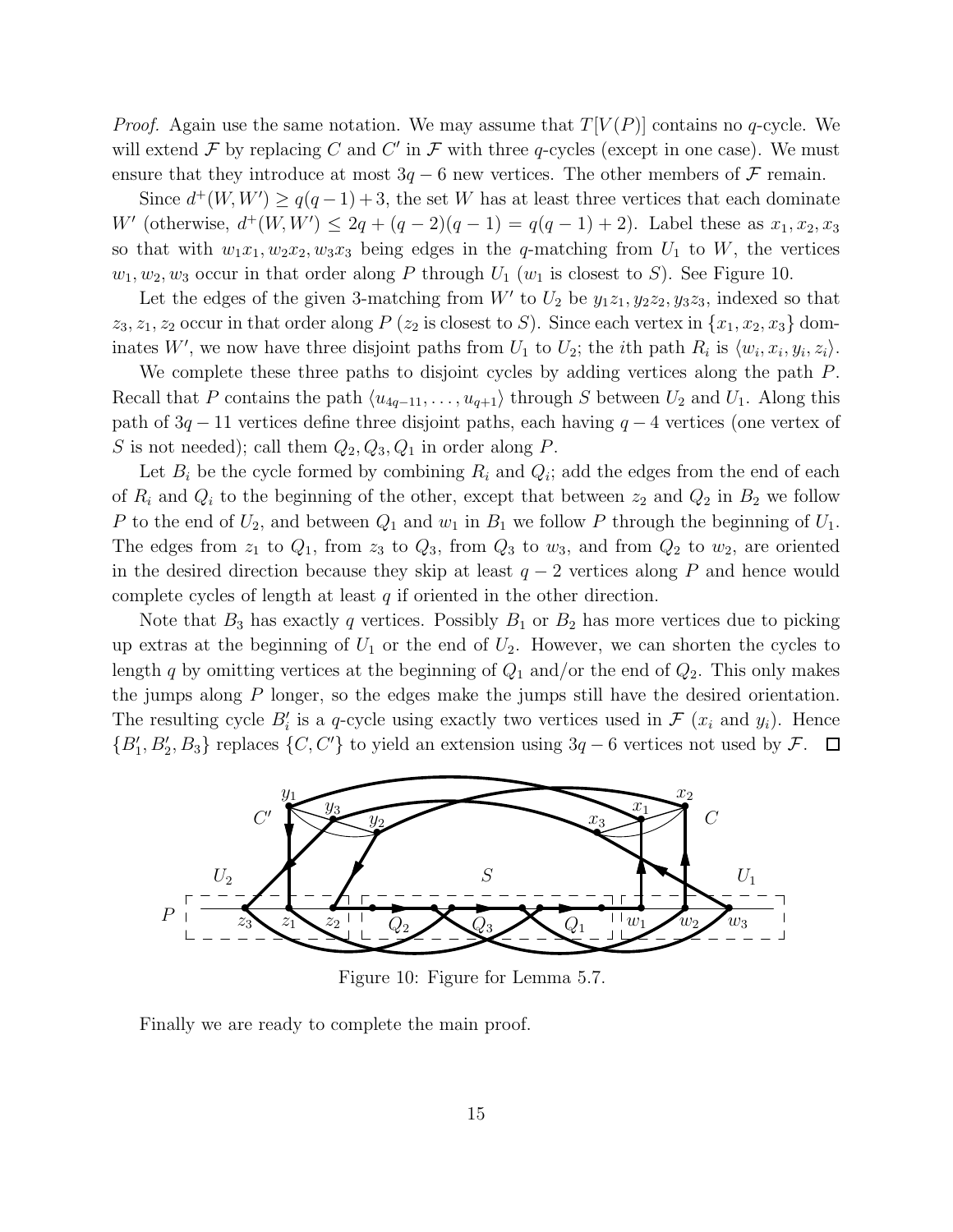**Proof of Theorem 5.1.** We will obtain bounds on the sizes of various sets of edges under the assumption that  $\mathcal F$  has no extension. These will lead to a contradiction.

Let  $\mathcal L$  consist of those q-cycles in  $\mathcal F$  receiving at least  $q(q-1)+1$  edges from  $U_1$  (thereby guaranteeing a q-matching from  $U_1$ , by Lemma 5.3). Let M consist of those q-cycles in F sending at least  $6q - 13$  edges to  $U_2$  (thereby guaranteeing a 3-matching to  $U_2$ , by Lemma 5.5(ii)). Let  $\mathcal{R} = \mathcal{F} - (\mathcal{L} \cup \mathcal{M})$ . Let l, m, and r, respectively, denote the sizes of  $\mathcal{L},\mathcal{M}$  and  $\mathcal{R}$ . By Lemma 5.6,  $\mathcal{L} \cap \mathcal{M} = \emptyset$ . Hence  $\{\mathcal{L},\mathcal{M},\mathcal{R}\}\)$  is a partition of  $\mathcal{F}$ , and

$$
l + m + r = k - 1.\t\t(2)
$$

Now consider  $d^+(U_1, S \cup U_2)$ . If this is nonzero, then let  $u_{q+s}$  be the highest-indexed (earliest) vertex of P having a predecessor in  $U_1$ , and let  $u_{q+1-t}$  be the lowest-indexed vertex of P having a successor in  $S \cup U_2$ . Since P gives a path from  $u_{q+s}$  to  $u_{q+1-t}$ , the tournament induced by these  $s + t$  vertices is strong and has a spanning cycle. Hence  $s + t < q$ . Also  $d^+(U_1, S \cup U_2) \leq st$ . With  $s + t \leq q - 1$ , we have  $d^+(U_1, S \cup U_2) \leq (q - 1)^2/4$ .

Next we obtain upper and lower bounds on  $d^+(U_1, \mathcal{F})$  in order to obtain an inequality involving  $l$  and  $m$ . Using the computation above,

$$
d^+(U_1, \mathcal{F}) \ge q[(q-1)k-1] - \binom{q}{2} - \frac{(q-1)^2}{4}.
$$
 (3)

To avoid obtaining an extension of  $\mathcal F$  via Lemma 5.6, each cycle in  $\mathcal M$  must avoid a  $(q-1)$ -matching from  $U_1$  and hence receives at most  $q(q-2)$  edges from  $U_1$ . By definition, each cycle in  $\mathcal L$  or  $\mathcal R$  receives at most  $q^2$  or  $q(q-1)$  edges from  $U_1$ , respectively (the latter because otherwise it would be in  $\mathcal{L}$ ). Thus

$$
d^+(U_1, \mathcal{F}) \le q^2 l + q(q-2)m + q(q-1)r.
$$

After dividing by  $q$ , we obtain the following inequality:

$$
(q-1)k - 1 - \frac{q-1}{2} - \frac{q-2}{4} - \frac{1}{4q} \le ql + (q-2)m + (q-1)r.
$$

Since  $l + m + r = k - 1$ , we can rewrite the right side as  $(q - 1)(k - 1) + l - m$ . Thus

$$
l - m \ge \frac{q}{4} - 1 - \frac{1}{4q},\tag{4}
$$

and we can drop the  $-1/(4q)$  term since l and m are integers.

Finally, we will obtain upper and lower bounds on the number of edges leaving  $\mathcal{L} \cup \mathcal{R}$  in order to obtain an inequality that cannot be satisfied. First, since  $\delta^+(T) \geq (q-1)k-1$ ,

$$
d^+(\mathcal{L}\cup\mathcal{R},\overline{\mathcal{L}\cup\mathcal{R}}) \ge q(l+r)[(q-1)k-1] - {q(l+r) \choose 2}.
$$
 (5)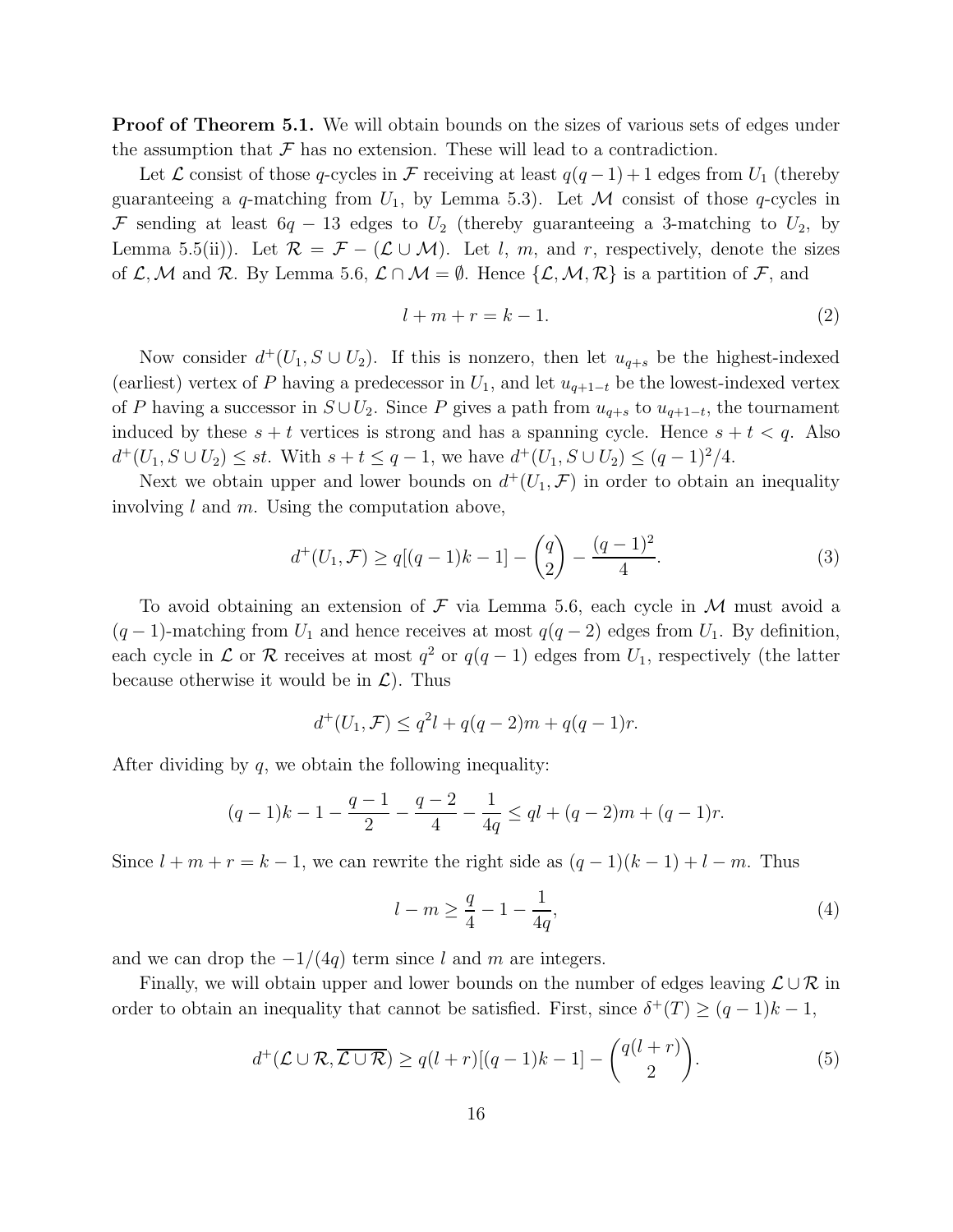The absence of extensions imposes bounds on the number of edges leaving  $\mathcal{L}$ . Since every cycle in  $\mathcal L$  receives a q-matching from  $U_1$ , Lemma 5.5(i) and Lemma 5.6(i) imply  $d^+(\mathcal L,U_2) \leq$  $l(3q-7)$ . By Lemma 5.7,  $d^+(\mathcal{L}, \mathcal{M}) \leq lm[q(q-1)+2]$ . Also,  $d^+(\mathcal{R}, \mathcal{M}) \leq q^2mr$ . Each cycle in R sends at most  $6q - 14$  edges to  $|U_2|$  (otherwise it would be placed in M), so  $d^+(\mathcal{R}, U_2) \le (3q - 7)2r$ . Also  $d^+(\mathcal{L} \cup \mathcal{R}, S) \le (3q - 11)q(l + r)$ , since  $|S| = 3q - 11$ .

The lower bound  $d^+(U_1, \mathcal{F}) \ge q((q-1)k-1) - {q \choose 2}$  $_{2}^{q}$  $-(q-1)^{2}/4$  is from (3). Since every cycle in M has a 3-matching to  $U_2$ , by Lemma 5.6 there is no  $(q-1)$ -matching from  $U_1$  to a cycle in  $\mathcal{M}$ ; hence  $d^+(U_1, \mathcal{M}) \leq mq(q-2)$ . Thus

$$
d^+(U_1, \mathcal{L} \cup \mathcal{R}) \ge q[(q-1)k-1] - \binom{q}{2} - \frac{(q-1)^2}{4} - q(q-2)m.
$$

Let  $\alpha = \begin{pmatrix} q \\ q \end{pmatrix}$  $_{2}^{q}$  $\left( q - 1 \right)^{2}$  $/4$ . Using (2), we conclude

$$
d^+(\mathcal{L} \cup \mathcal{R}, U_1) \le q^2(l+r) - q[(q-1)k - 1] + q(q-2)m + \alpha
$$
  
=  $q^2(l+r) - q^2k + kq + q + q^2m - 2qm + \alpha$   
=  $q^2(l+r+m-k+1) - q^2 + kq + q - 2qm + \alpha = q(l+r+2-m-q) + \alpha.$ 

Collecting the bounds proved above (with some rearrangement), we have

$$
d^+(\mathcal{L} \cup \mathcal{R}, \overline{\mathcal{L} \cup \mathcal{R}})
$$
  
=  $d^+(\mathcal{L} \cup \mathcal{R}, \mathcal{M}) + d^+(\mathcal{L} \cup \mathcal{R}, U_2) + d^+(\mathcal{L} \cup \mathcal{R}, S) + d^+(\mathcal{L} \cup \mathcal{R}, U_1)$  (6)  
 $\leq m[q^2(l+r) - l(q-2)] + (3q-7)(l+2r) + (3q-11)q(l+r) + q(l+r+2-m-q) + \alpha.$ 

Combining (5) and (6) and collecting the terms involving  $q(l + r)$  yields

$$
q(l+r)\left[(q-1)k-1-\frac{q(l+r)-1}{2}-mq-3q+7+\frac{7}{q}\right]
$$
  
 
$$
\leq -ml(q-2)+(3q-7)r-q(m+q-2)+\alpha.
$$
 (7)

Using (2), we simplify the last factor on the left:

$$
(q-1)k - 1 - \frac{q(l+r) - 1}{2} - mq - 3q + 7 + \frac{7}{q}
$$
  
=  $(q-1)k - \frac{q(l+r+m+1)}{2} - \frac{mq}{2} - \frac{5q}{2} + \frac{13}{2} + \frac{7}{q}$   
=  $\left(\frac{q}{2} - 1\right)(k-5) - \frac{mq}{2} + \frac{3}{2} + \frac{7}{q}.$  (8)

On the right side of (7), we compute  $\alpha - q(q-2) = \frac{-(q-1)(q-3)}{4} + 1$ . On the left side, we replace  $l + r$  with  $k - 1 - m$ , and on the right we replace r with  $k - 1 - m - l$ . The inequality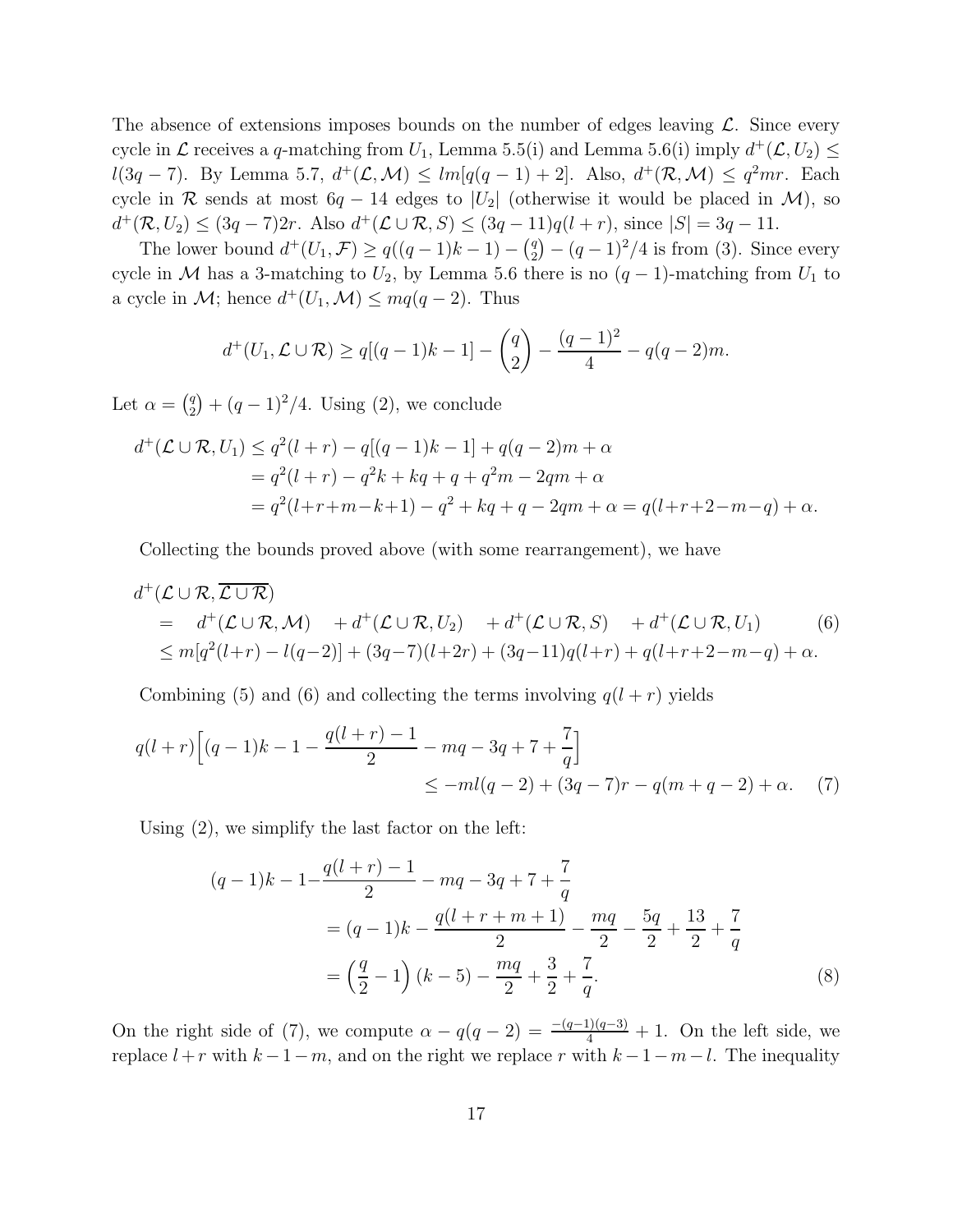is now

$$
q(k-1-m)\left[\left(\frac{q}{2}-1\right)(k-5)-\frac{mq}{2}+\frac{3}{2}+\frac{7}{q}\right]
$$
  
 
$$
\leq -ml(q-2)+(3q-7)(k-1-m-l)-qm-\frac{(q-1)(q-3)}{4}+1.
$$

The coefficients of l in its only appearances are negative. Hence for given  $q, k, m$ , the inequality can hold only if it holds when l takes its smallest allowed numerical value. By  $(4)$ , we have  $l \geq m-1+(q/4)$ , which yields  $l \geq m+1$  when  $q \geq 5$  since  $l \in \mathbb{N}$ . Setting  $l = m+1$ , we now have a quadratic inequality for  $m$  in terms of  $k$  and  $q$ :

$$
q(k-1-m)\left[\left(\frac{q}{2}-1\right)(k-5)-\frac{mq}{2}+\frac{3}{2}+\frac{7}{q}\right]
$$
\n
$$
\leq -m(m+1)(q-2)+(3q-7)(k-2m-2)-qm-\frac{(q-1)(q-3)}{4}+1.
$$
\n(9)

We first collect terms to write this as a quadratic inequality for  $m$ .

$$
\left(\frac{q^2}{2} + q - 2\right)m^2 + \left[ (q - q^2)k + 3q^2 + \frac{3}{2}q - 23 \right]m + c \le 0,
$$
\n(10)

where c depends only on  $k$  and  $q$ .

The inequality  $l \geq m+1$  also yields  $k-1 = l+m+r \geq 2m+1$ , and hence  $m \leq \lfloor k/2 \rfloor -1$ . We thus want to show that (10) cannot be satisfied when  $k \geq q+1 \geq 6$  and  $0 \leq m \leq |k/2|-1$ .

In order to obtain the desired contradiction, it suffices to show that the left side of (10) is positive at its lowest allowed point. Since the coefficient of the quadratic term is positive, the quadratic polynomial is minimized where its derivative is 0. This occurs when

$$
(q2 + 2q - 4)m = (q2 - q)k - (3q2 + \frac{3}{2}q - 23).
$$
 (11)

The analysis simplifies if the lowest value of the polynomial in (10) among allowed values for m occurs at the highest allowed value,  $\lfloor k/2 \rfloor - 1$ . Since the graph of a quadratic polynomial is symmetric around the minimum, when  $k$  is even this holds if the minimizing point is at least  $k/2 - 3/2$ . When k is odd this also suffices, due to the floor function.

Thus we want the solution for m in (11) to be at least  $(k-3)/2$ . This holds unless  $(q^2+2q-4)\frac{k-3}{2} > (q^2-q)k - (3q^2+\frac{3}{2})$  $\frac{3}{2}q-23$ ). Solving for k yields

$$
k < \frac{3q^2 - 3q - 34}{q^2 - 4q + 4}.\tag{12}
$$

The right side of (12) is less than 5 for all q (since  $5(q^2 - 4q + 4) - (3q^2 - 3q - 34)$  has no root). Hence in the case  $k \ge q+1 \ge 5$  we have the desired reduction.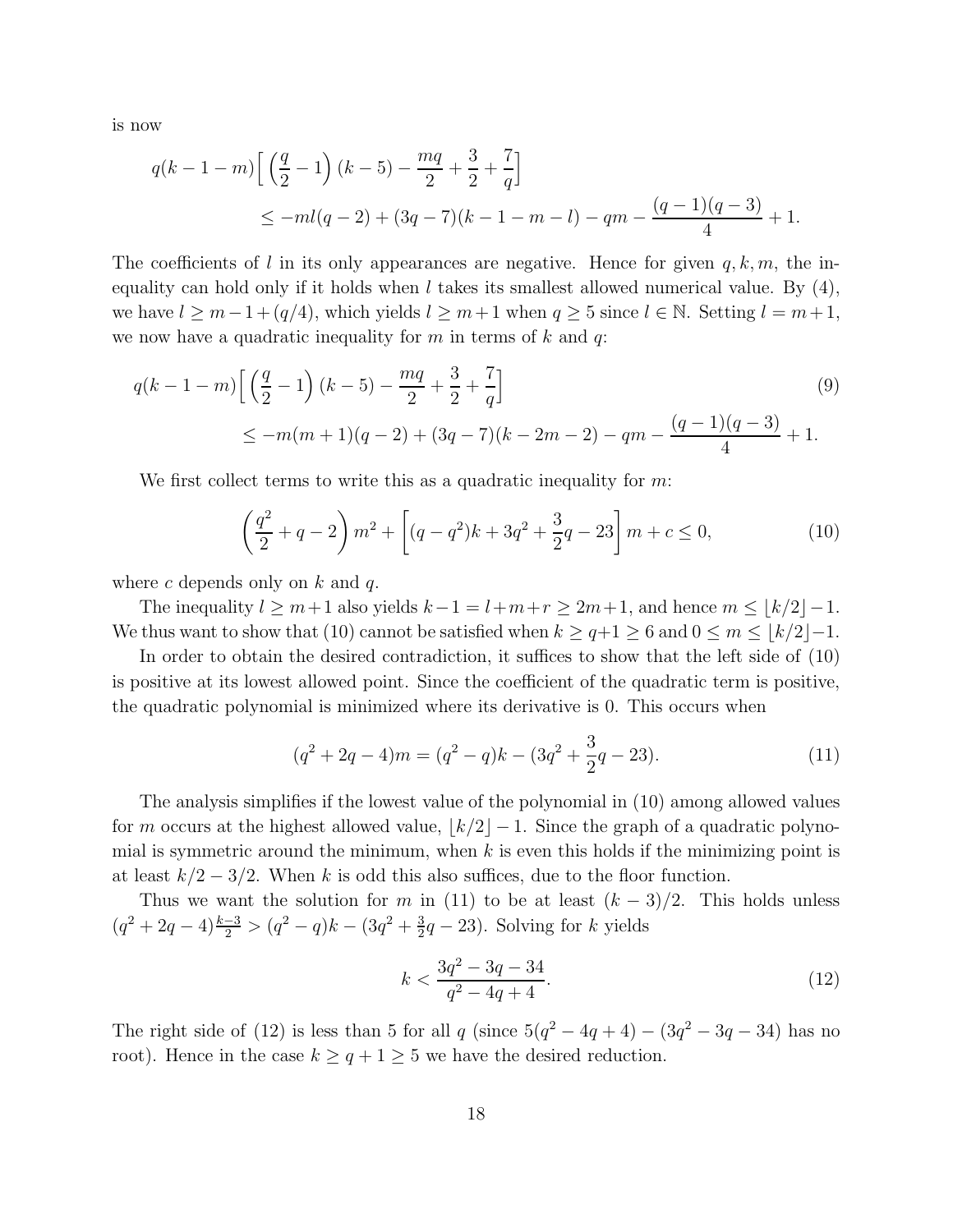Hence it suffices to show that (10) or equivalently (9) cannot hold when  $m = |k/2| - 1$ . When k is even, we set  $m = k/2 - 1$  in (9). This simplifies the expression, since now  $k - 2m - 2 = 0$  and  $k - 1 - m = k/2$ . We require

$$
q\frac{k}{2}\left[\left(\frac{q}{2}-1\right)(k-5)-\frac{(k-2)q}{4}+\frac{3}{2}+\frac{7}{q}\right] \le -\frac{(k-2)k}{4}(q-2)-q\frac{k-2}{2}-\frac{(q-1)(q-3)}{4}+1.
$$
 (13)

The right side is negative and decreases as  $k$  increases. The coefficient on  $k$  in the third factor on the left is  $q/4-1$ , which is positive, so the factor increases as k increases. Hence it suffices to show that the inequality cannot hold when k takes its least allowed value,  $q + 1$ . The inequality then simplifies to

$$
q\frac{q+1}{2}\left[\left(\frac{q}{2}-1\right)(q-4)-\frac{(q-1)q}{4}+\frac{3}{2}+\frac{7}{q}\right] \leq -(q-1)\left[\frac{(q+1)(q-2)}{4}+\frac{q}{2}+\frac{(q-3)}{4}\right]+1.
$$

The left side increases with  $q$ , and the right side decreases with  $q$ , so it suffices to show that the inequality fails when  $q = 4$ . The left side is then 10/4 and the right side is  $-53/4$ .

When k is odd, we instead set  $m = (k-3)/2$ . In this case  $k-2m-2=1$  and  $k-1-m=(k+1)/2$ , so (9) becomes

$$
q^{\frac{k+1}{2}} \left[ \left( \frac{q}{2} - 1 \right) (k-5) - \frac{(k-3)q}{4} + \frac{3}{2} + \frac{7}{q} \right]
$$
  
 
$$
\le - \frac{(k-3)(k-1)(q-2)}{4} + (3q-7) - \frac{(k-3)q}{2} - \frac{(q-1)(q-3)}{4} + 1.
$$
 (14)

Again the last factor on the left increases with  $k$ , so again it suffices to consider the smallest allowed value for k, which is  $q + 1$ . We require

$$
q\frac{q+2}{2}\left[\left(\frac{q}{2}-1\right)(q-4)-\frac{(q-2)q}{4}+\frac{3}{2}+\frac{7}{q}\right]
$$
  
 
$$
\leq -\frac{(q-2)q(q-2)}{4}+(3q-7)-\frac{(q-2)q}{2}-\frac{(q-1)(q-3)}{4}+1.
$$
 (15)

Again the left side increases with q and the right side decreases with  $q$ , so it suffices to show that the inequality cannot hold when  $q = 4$ . Then the left side is 15 and the right is  $-11/4$ .

Thus the inequality cannot hold for any allowed values of the parameters, and an extension must exist.

Although the computation at the end of the proof works for  $q = 4$ , other difficulties arise when seeking this extension. First, instead of  $l \geq m+1$  we must also consider  $l = m$ . Also, although most cases in the proofs of Theorem 4.1 and Lemmas 5.6 and 5.7 extend to  $q = 4$ (sometimes with additional case analysis), the very special part of Case 2 in Lemma 5.6 when  $(u, x, w, z) = (u_2, u_4, u_6, u_7)$  does not work. This can be fixed by changing |S| from  $3q - 11$ to  $3q - 10$ , but then the term  $3/2$  on the left side of the numerical inequality beomes  $1/2$ , and the desired contradiction fails to occur in the one special case  $(q, k, l, m) = (4, 5, 1, 1)$ . Further analysis for that case could complete the proof for  $q = 4$ .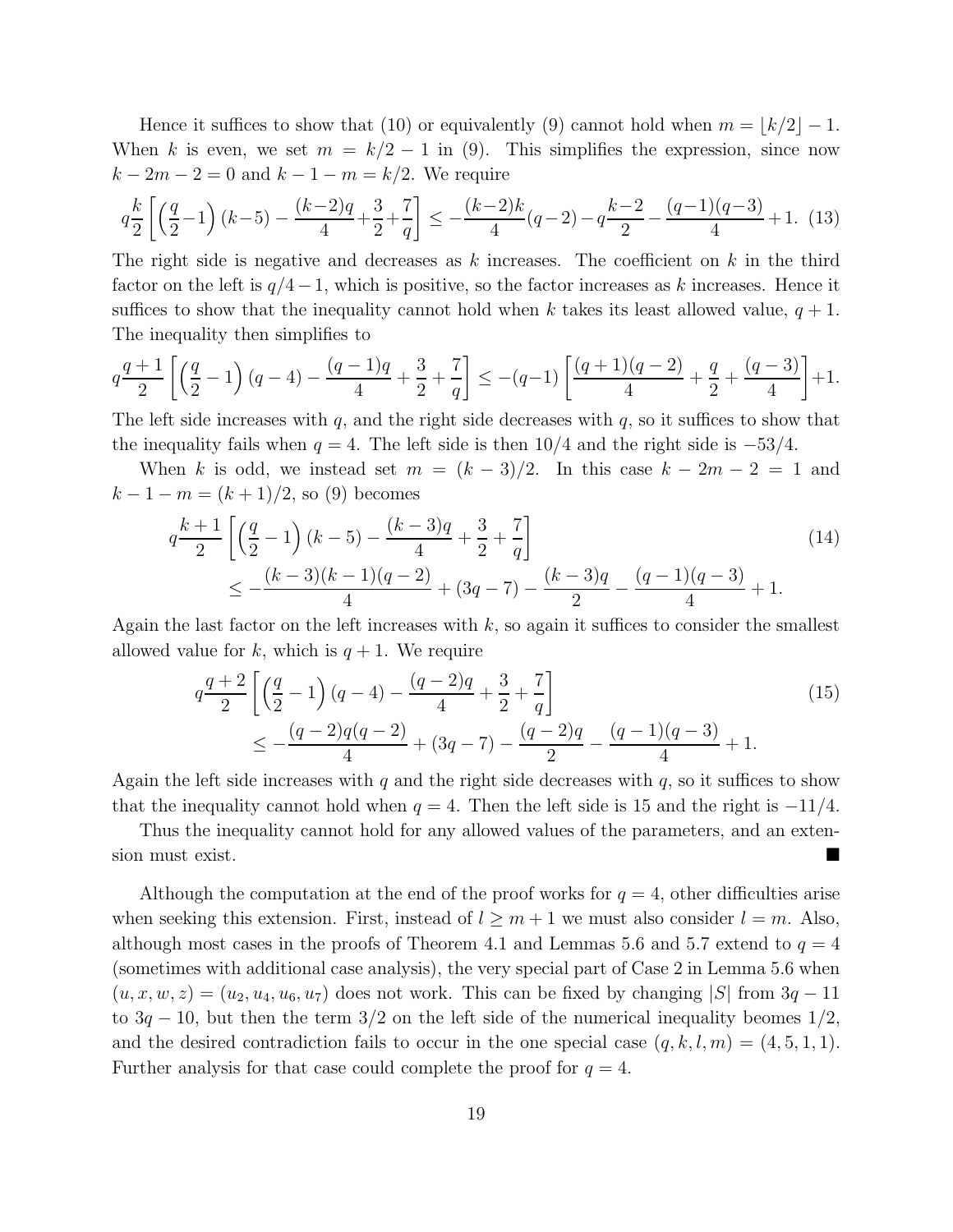# References

- [1] N. Alon, Disjoint directed cycles, J. Combin. Theory Ser B 68 (2) (1996), 167–178.
- [2] Y. Bai, B. Li, H. Li, Vertex-disjoint cycles in bipartite tournaments, Discrete Math. 338 (2015), 1307–1309.
- [3] J. Bang-Jensen, S. Bessy, S. Thomassé, Disjoint 3-cycles in tournaments: A proof of the Bermond–Thomassen conjecture for tournaments, J. Graph Theory 75 (3) (2014), 284–302.
- [4] J. Bensmail, A. Harutyunyan, N-K. Le, B. Li, N. Lichiardopol, Disjoint cycles of different lengths in graphs and digraphs, Electronic J. Combin. 24 (4) (2017), No.P4.37.
- [5] J. C. Bermond, C. Thomassen, Cycles in digraphs—a survey, J. Graph Theory 5 (1) (1981), 1–43.
- [6] S. Bessy, N. Lichiardopol, and J.-S. Sereni, Two proof of the Bermond–Thomassen Conjecture for tournaments with bounded minimum in-degree, Discrete Math. 310 (3) (2010), 557–560.
- [7] M. Bucić, An improved bound for disjoint directed cycles, Discrete Math.  $341(8)(2018)$ , 2231–2236.
- [8] P. Camion, Chemins et circuits hamiltoniens des graphes complets. C. R. Acad. Sci. Paris 249 (1959), 2151–2152.
- [9] G. Chen, R. J. Gould, H. Li, Partitioning vertices of a tournament into independent cycles, J. Combin. Theory Ser B 83 (2) (2001), 213–220.
- [10] S. Chiba, S. Fujita, K. Kawarabayashi, T. Sakuma, Minimum degree conditions for vertex-disjoint even cycles in large graphs, Advances in Applied Mathematics 54 (2014), 105–120.
- [11] S. Chiba, T. Yamashita, Degree conditions for the existence of vertex-disjoint cycles and paths: a survey, Graphs Combin. 34 (2018), 1–83.
- [12] K. Corrádi, A. Hajnal, On the maximal number of independent circuits in a graph, Acta Math. Acad. Sci. Hungar. 14 (1963), 423–439.
- [13] Y. Egawa, Vertex-disjoint cycles of the same length, J. Combin. Theory Ser B 66 (1996), 168–200.